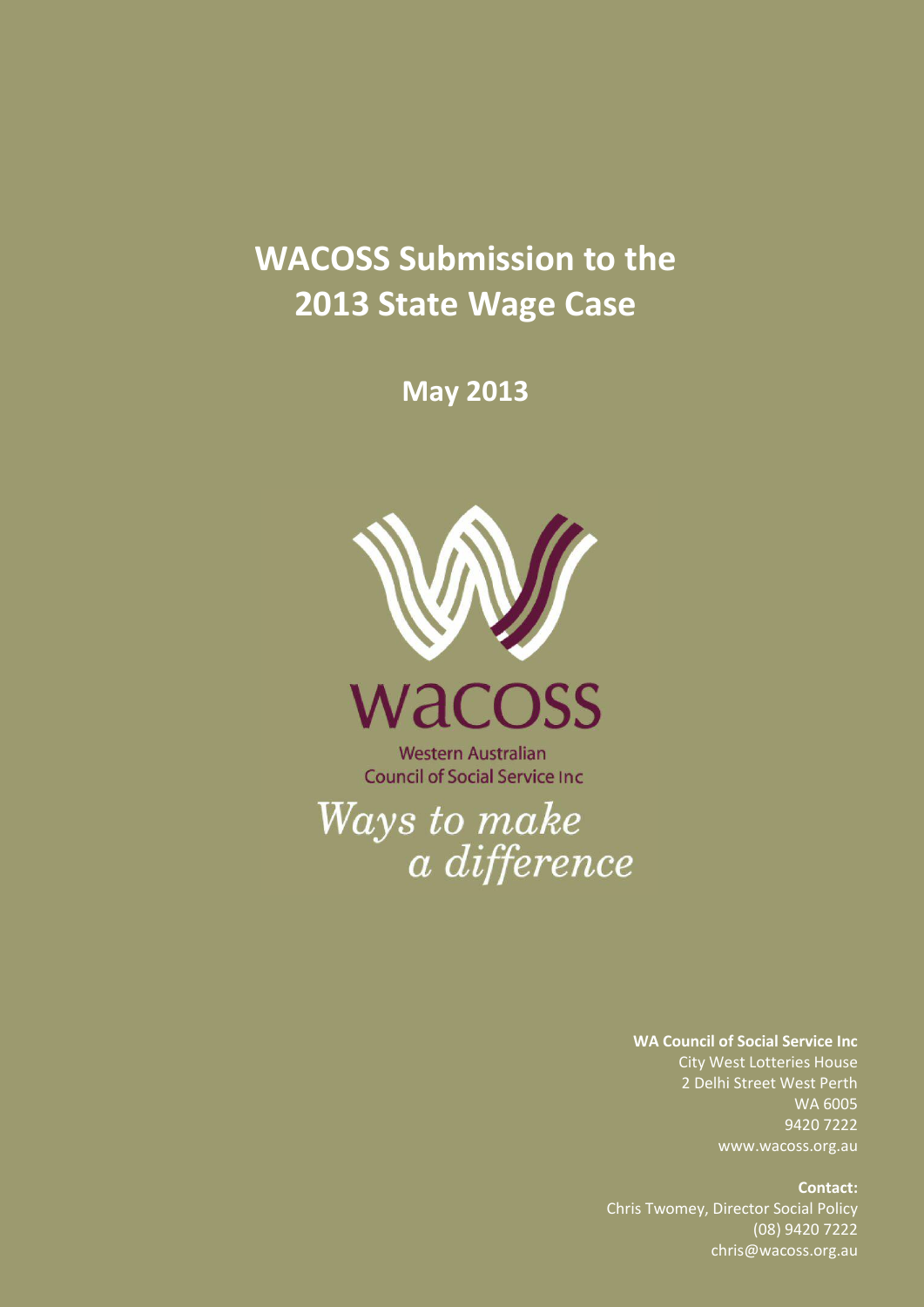# **Contents**

| 1.0  |  |
|------|--|
| 2.0  |  |
| 3.0  |  |
|      |  |
| 4.0  |  |
| 4.1  |  |
| 5.0  |  |
| 5.1  |  |
| 5.2  |  |
| 6.0  |  |
| 6.1  |  |
| 6.2  |  |
|      |  |
| 7.0  |  |
| 7.1  |  |
| 7.2  |  |
| 8.0  |  |
| 9.0  |  |
| 10.0 |  |
| 11.0 |  |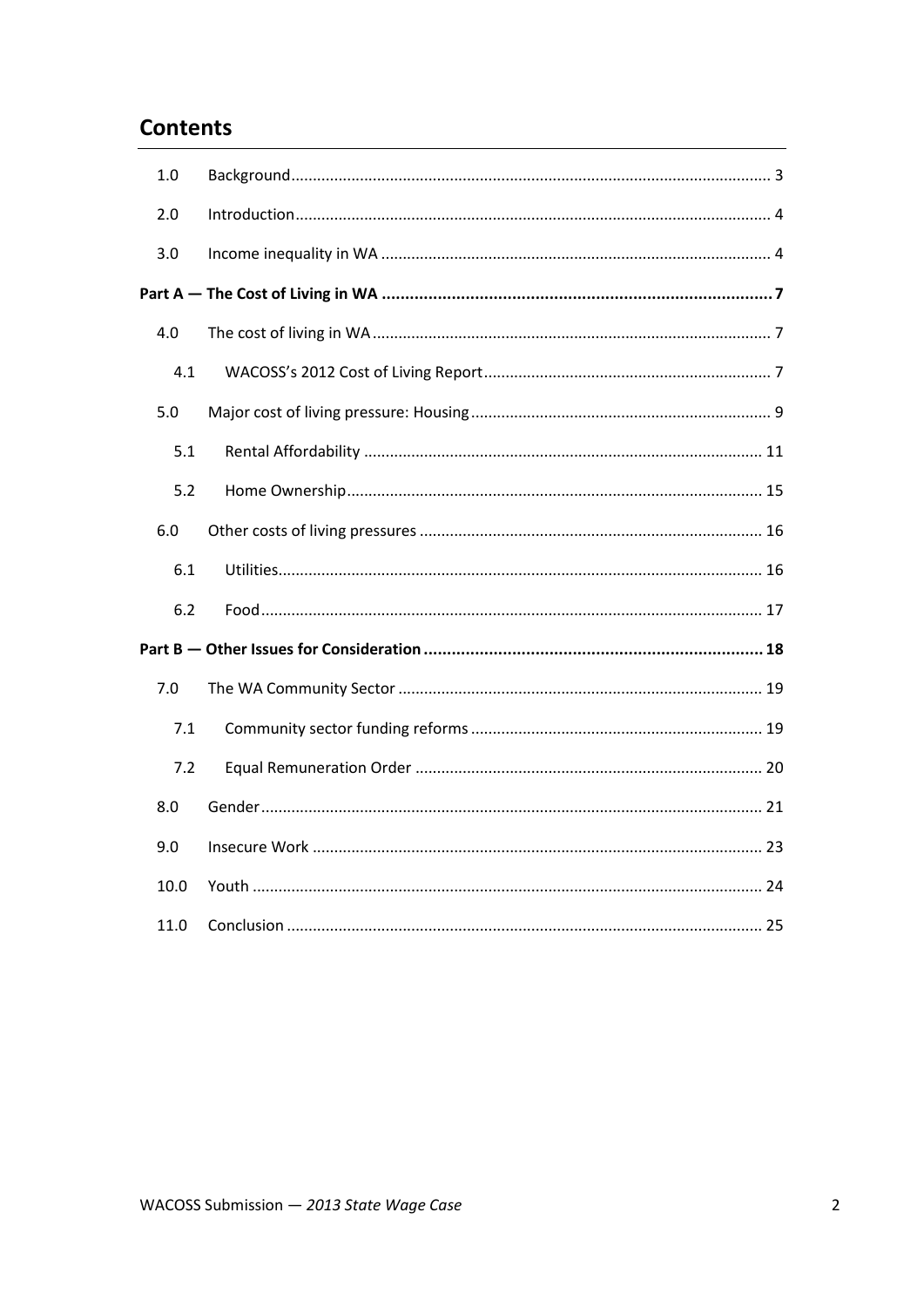# <span id="page-2-0"></span>**1.0 Background**

As the peak body of the community service sector in WA and as an advocate for low income and disadvantaged people, the Western Australian Council of Social Service (the Council) has a particular interest in the adequacy of living standards and quality of life experienced by Western Australians living on a low income.

The Council represents organisations in a diverse range of areas including:

- health;
- community services and development;
- disability;
- employment and training;
- aged and community care;
- family support;
- children and youth services;
- drug and alcohol assistance;
- indigenous affairs;
- support for culturally and linguistically diverse people;
- housing and crisis accommodation;
- safety and justice; and
- advocacy.

The Council has an interest in ensuring that wages for all low paid employees, including those in the community sector, keep pace with the cost of living and community standards. The Council also has an interest in ensuring that wages for the sector's constituency, many of whom live on low incomes, are adequate.

Despite the introduction of the Fair Work Act 2009, many organisations in the community services sector are still incorporated entities without significant or substantial trading or financial activities, and are therefore subject to the WA Industrial Relations Commission's (WAIRC) jurisdiction.

For more information about the WA not-for-profit organisations and specifically employment and wages, please refer to the WACOSS website.<sup>1</sup>

<sup>1</sup> Available at

[http://www.wacoss.org.au/policy\\_and\\_advocacy/cost\\_of\\_living/employment\\_and\\_wages.aspx](http://www.wacoss.org.au/policy_and_advocacy/cost_of_living/employment_and_wages.aspx)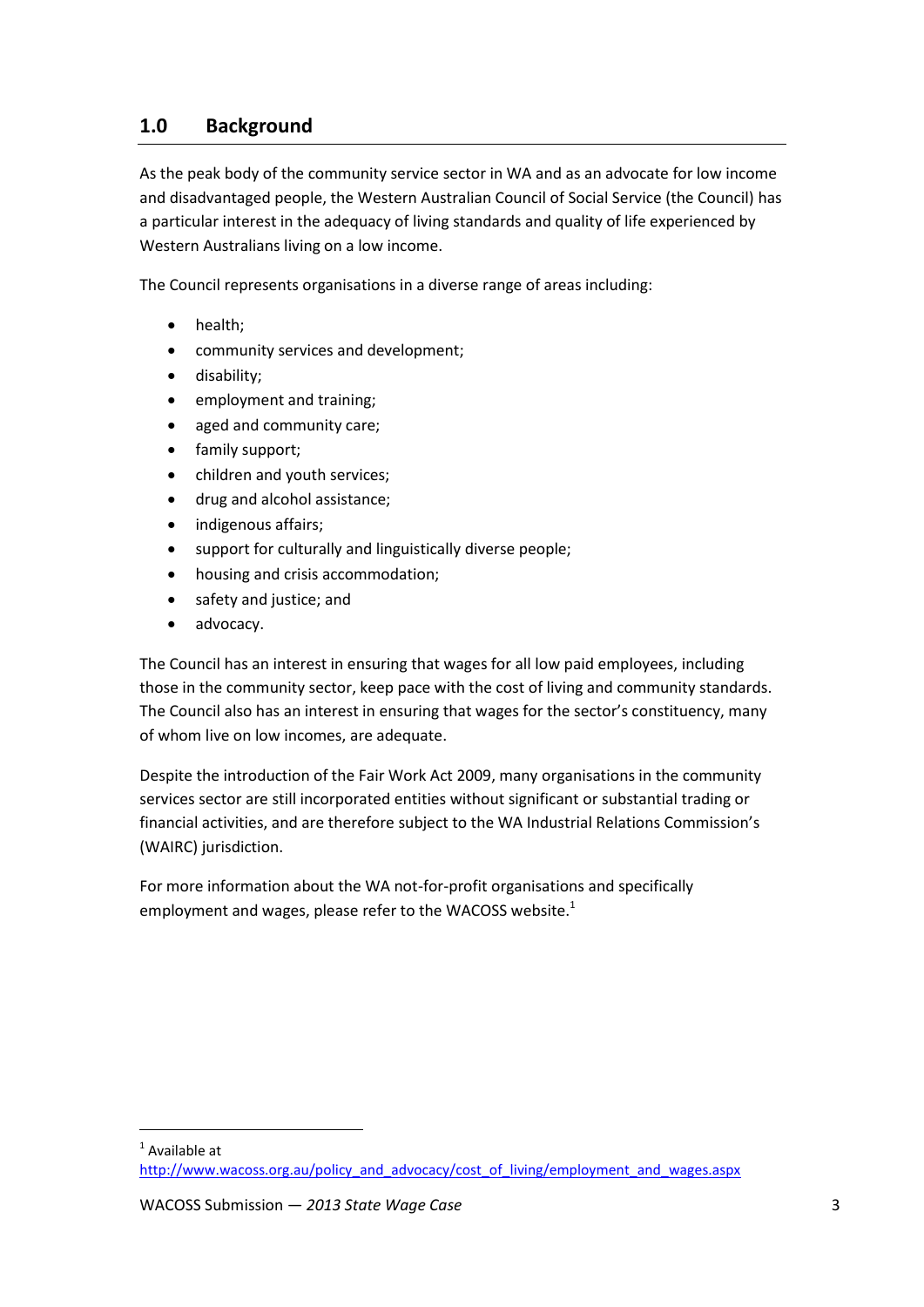## <span id="page-3-0"></span>**2.0 Introduction**

The Council's submission to the 2013 State Wage Case relies on the provisions in the *Industrial Relations Act 1979*, at Clause 50A(3)(a) for the Commission to consider in its determination of minimum rates of pay the need to:

- *(i) ensure that Western Australians have a fair system of wages and conditions;*
- *(ii) meet the needs of the low paid;*
- *(iii) provide fair wage standards in the context of living standards generally prevailing in the community;*
- *(iv) contribute to improved living standards for employees. 2*

**The Council submits that an increase of \$43.00 in the State Minimum Wage rate — and in the minimum award rates for junior employees, apprentices, and trainees — is consistent with the need to maintain a fair system of wages and conditions in the current Western Australian context.**

The Council considers minimum wages to be a vital means of protecting low-income workers from poverty — the benefits of which are felt by minimum wage workers, their families, their children, and society at large. It is important for the wages earned by full-time, minimum wage employees to be sufficient to ensure they have the capacity to meet their basic living costs, while living with dignity and respect. As such, the primary focus of the Council's claim is the increasing cost of living pressures in Western Australia — pressures which are having the greatest adverse impact on low income earners, such as those who rely on the minimum wage (Part A).

# <span id="page-3-1"></span>**3.0 Income inequality in WA**

One of the best known books which explains why first-world countries like Australia should be concerned about growing income inequality, is *The Spirit Level: Why Greater Equality Makes Societies Stronger*, written by Richard Wilkinson of the London School of Economics and Kate Pickett of the University of York. Their analysis found that almost all modern social problems — such as poor health, violence, lack of community life and mental illness — are more likely to occur societies where rate of inequality is higher.<sup>3</sup>

The Council is alarmed at the rate at which the gap between minimum wage rates and median pay levels is continuing to grow in Western Australia.

As

<sup>2</sup> *Industrial Relations Act (1979)*

<sup>3</sup> Wilkinson, R. and Pickett, K. (2011) *The Spirit Level: Why Greater Equality Makes Societies Stronger,*  Bloomsbury Press.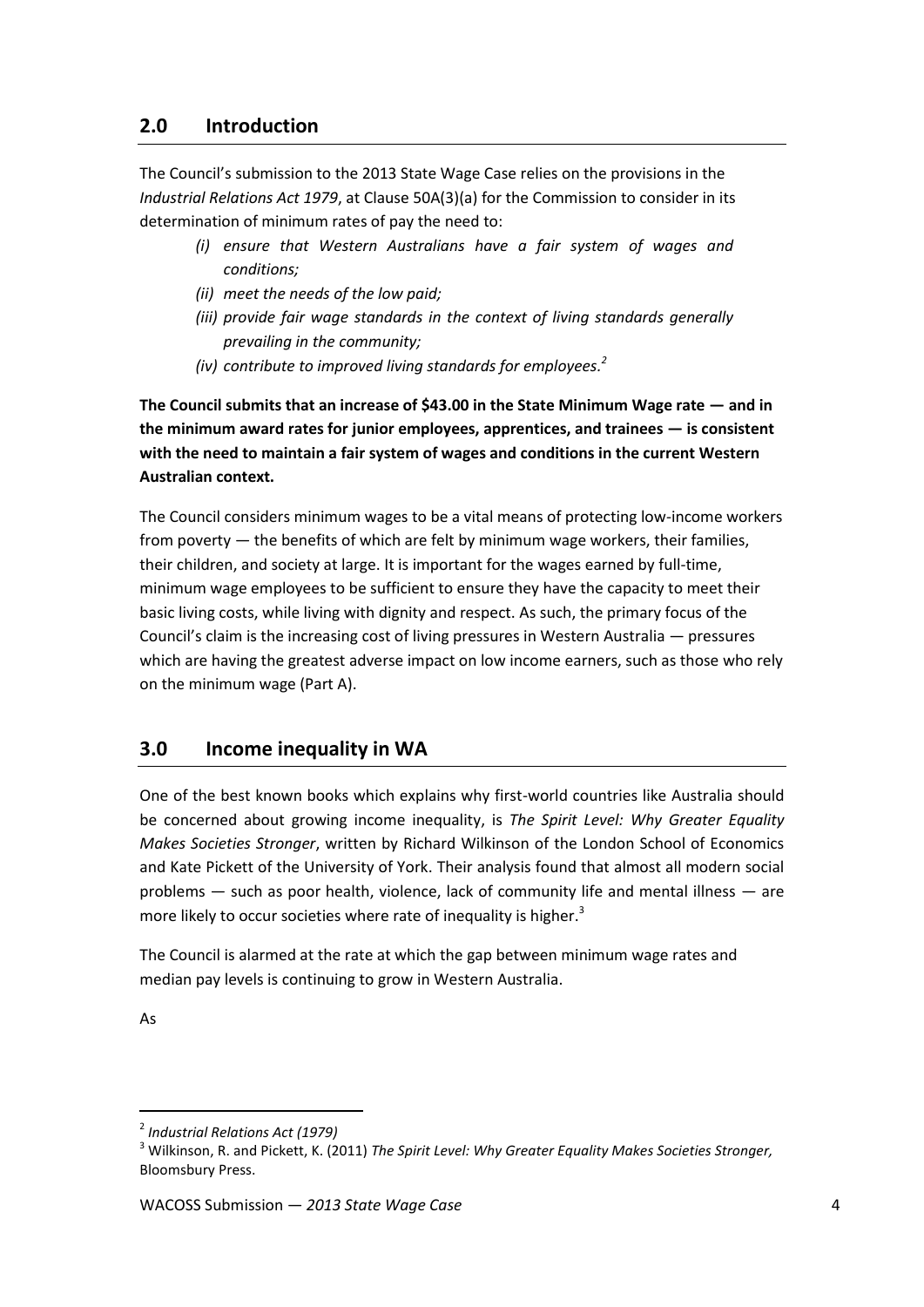[Figure 1](#page-4-0) shows, the average weekly ordinary time earnings in WA (AWOTE) has increased significantly over the last 12 years. However, the state minimum wage has not kept pace with this increase in AWOTE. In the early part of the last decade, the state minimum wage was maintained at or near 50 per cent of AWOTE. However in more recent years the state minimum wage, as a percentage of AWOTE, has been falling significantly — by August 2012, the minimum wage fell below 40% of AWOTE for the first time (39.5 per cent).



<span id="page-4-0"></span>

The latest figures from the Australian Bureau of Statistics (ABS), record WA as having the highest level of income inequality in the country and among some of the highest in the world. The Gini coefficient is used worldwide as a measure of income inequality in a society. Zero indicates total equality and 1 indicates maximal inequality. Western Australia has one of the highest Gini coefficients amongst OECD countries, as shown i[n Figure 2.](#page-5-0)

[http://www.commerce.wa.gov.au/labourrelations/PDF/Awards/M/MCE\\_Wage\\_Rates\\_July2012.pdf.](http://www.commerce.wa.gov.au/labourrelations/PDF/Awards/M/MCE_Wage_Rates_July2012.pdf)

 $\overline{a}$ 

<sup>&</sup>lt;sup>4</sup> ABS (2013) *6302.0 Average Weekly Earnings, Australia, Nov 2012*, <u>http://goo.gl/obH6b</u>.

<sup>5</sup> Department of Commerce (no date) *Western Australian Minimum Wage Rates 2000-2011,* 

[http://www.commerce.wa.gov.au/labourrelations/PDF/Awards/M/Previous\\_MCE\\_wages\\_2000\\_2011](http://www.commerce.wa.gov.au/labourrelations/PDF/Awards/M/Previous_MCE_wages_2000_2011.pdf) [.pdf;](http://www.commerce.wa.gov.au/labourrelations/PDF/Awards/M/Previous_MCE_wages_2000_2011.pdf) and Department of Commerce (2012) *Minimum Conditions of Employment Minimum Rates of Pay,*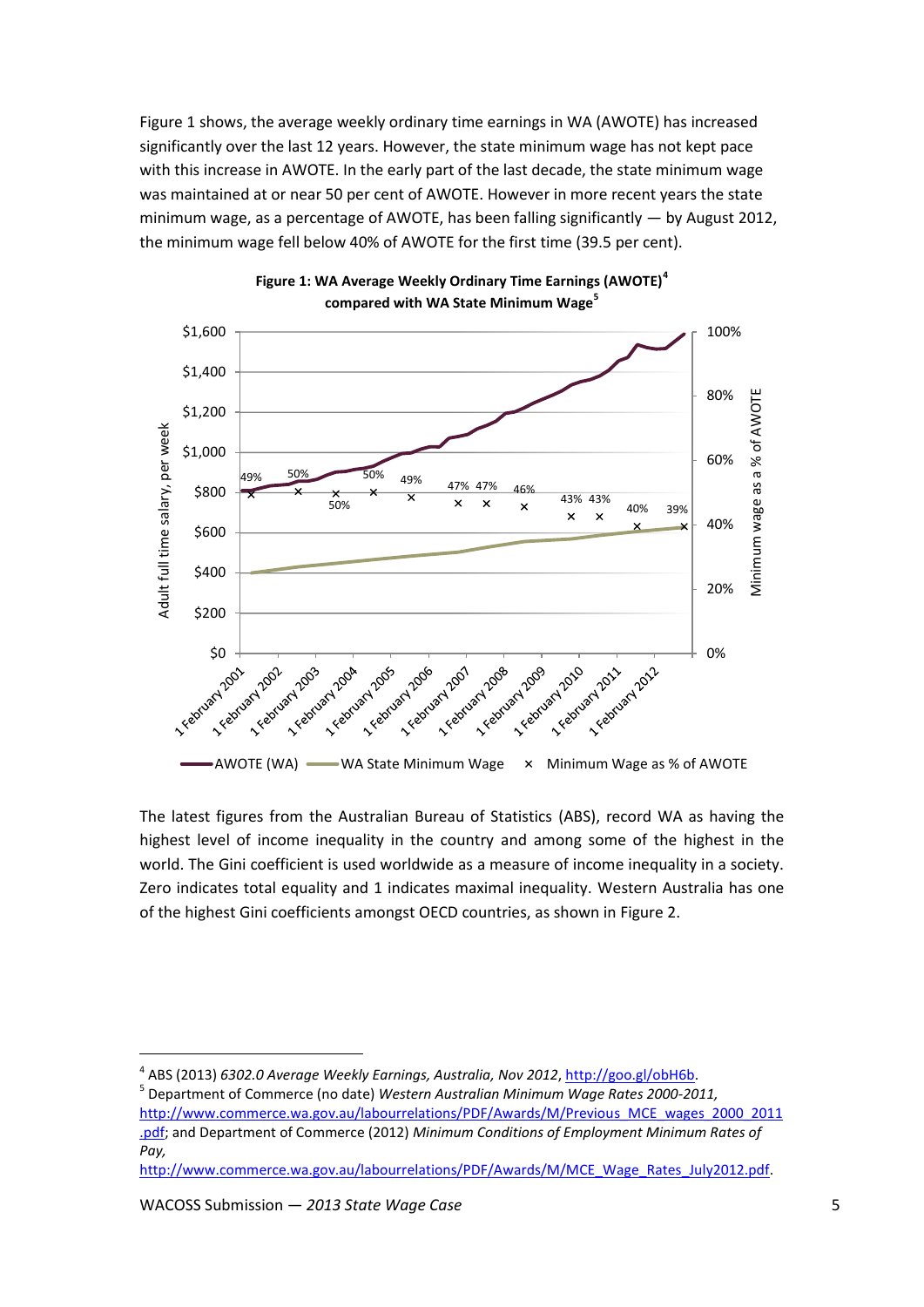

<span id="page-5-0"></span>**Figure 2: Level of income inequality (Gini coefficient) among OECD countries (2005–08) and Australian states (2009–10)<sup>6</sup>**

WA also has the highest Gini coefficient of any State or Territory (based on equivalised disposable household income) with a score of 0.367. The Northern Territory had the lowest with 0.277.<sup>7,8</sup> As [Figure 3](#page-5-1) shows, WA's Gini coefficient grew 22 per cent between 2000-01 and 2009-10 — marking a sharp increase in inequality within the state.

<span id="page-5-1"></span>



<sup>6</sup> Whitford, P. (2011) Are the rich getting richer and the poor getting poorer?, *Inside Story*, [http://inside.org.au/are-the-rich-getting-richer-and-the-poor-getting-poorer/.](http://inside.org.au/are-the-rich-getting-richer-and-the-poor-getting-poorer/) 

 $^7$  See 6523.0 Household Income and Income Distribution, Australia (2009-10) Australian Bureau of Statistics, Tables 1.1A – 1.1H.

 $^8$  The latest Gini coefficient figures are due for release by the ABS on 26 June 2013.

<sup>9</sup> 6302.0 Average Weekly Earnings, Australia, Tables 2 (Australia) & 12E (WA) <http://www.abs.gov.au/AUSSTATS/abs@.nsf/DetailsPage/6302.0Nov%202012?OpenDocument>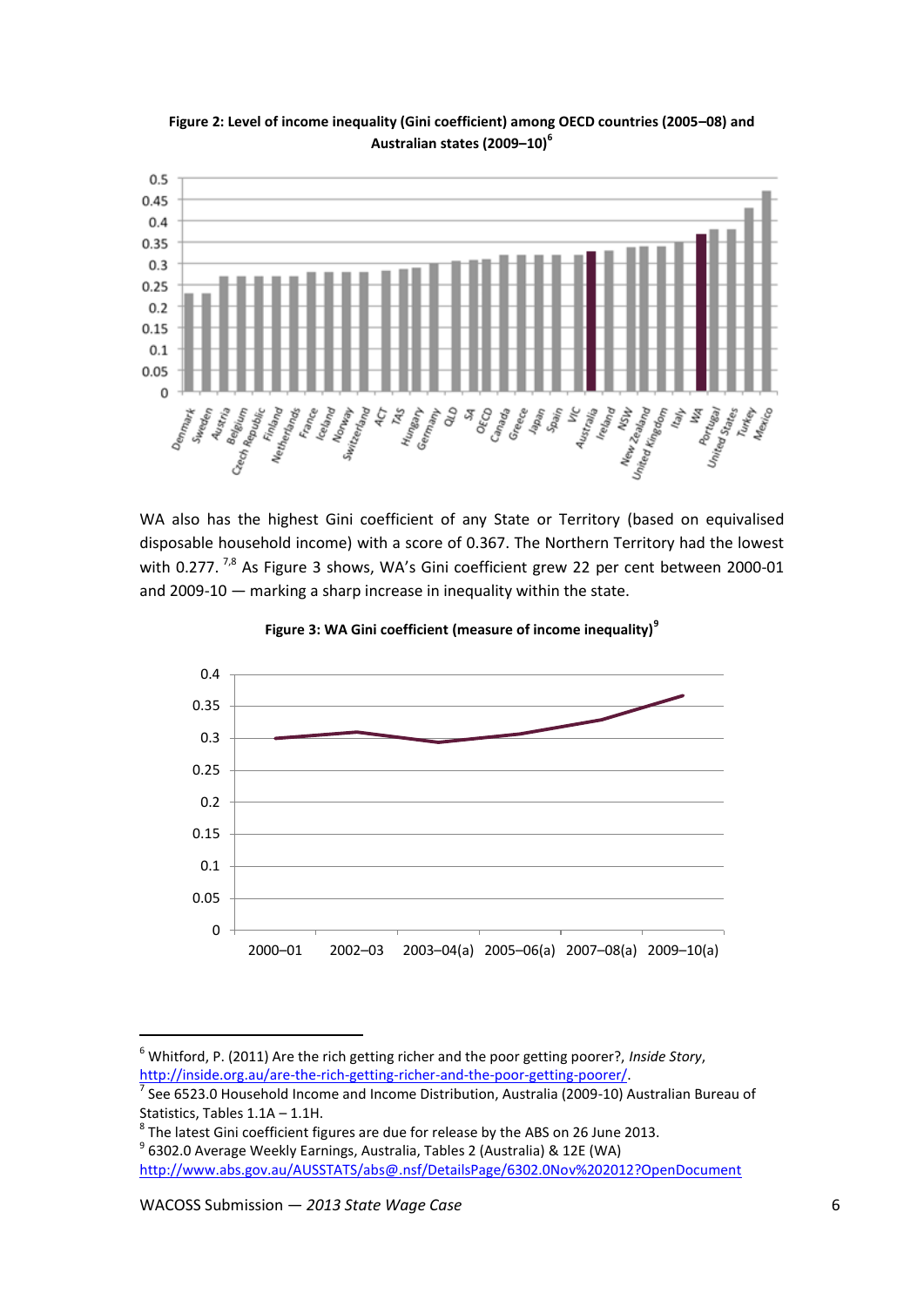Over this same period of time, Western Australia has become a significantly more expensive place to live, with the pressure of cost of living increases being hardest felt by people on low incomes. These cost of living issues for low income people and households are discussed in detail in Part A.

# <span id="page-6-1"></span><span id="page-6-0"></span>**Part A — The Cost of Living in WA**

# **4.0 The cost of living in WA**

Western Australians live in one of the wealthiest states of one of the wealthiest nations, at a time in world history where the living standards of the majority have never been higher. Australia's rate of GDP growth has meant that, as a society, we are now twice as rich as we were only a couple of decades ago. While most recently there has been a slow-down in some sections of the state's economy, as a state we are still in a strong economic position.

In recent years, the ABS's *Consumer Price Index* and *Household Expenditure Survey<sup>10</sup>* has indicated that Western Australian households with medium and higher incomes have had their income increase at a faster rate than the cost of living in WA. However, analysis of this data also shows that the cost of essential services and items (housing, utilities, food, etc.) has increased at a much faster rate than non-essential or discretionary and luxury items (cars, computers, overseas holidays, etc.). The increase in the cost of essentials is hardest felt by low income households, who spend a much higher proportion of their household income on essentials. On the other hand, the benefit of relative improvements in the cost of non-essential items tends to disproportionately benefit higher-income households who have greater disposable income.

There is a pervasive myth within our community that we are all feeling the impact of rising living costs, when many of us are in fact much better off. It is the low-income individuals and households in WA who really are struggling with the increases to the *essential* costs of living and are (or are at risk of) slipping into poverty. **These are the people for whom increases to the rate of the state minimum wage really count.**

#### <span id="page-6-2"></span>**4.1 WACOSS's 2012 Cost of Living Report**

Each year the Council produces a *Cost of Living Report*, as a part of our role in providing advice to Governments and community service providers on which hardship issues are most impacting low income households, and which strategies are most likely to prove effective in enabling households to comfortably meet a basic standard of living.

 $10$  6530.0 - Household Expenditure Survey, Australia: Summary of Results, 2009-10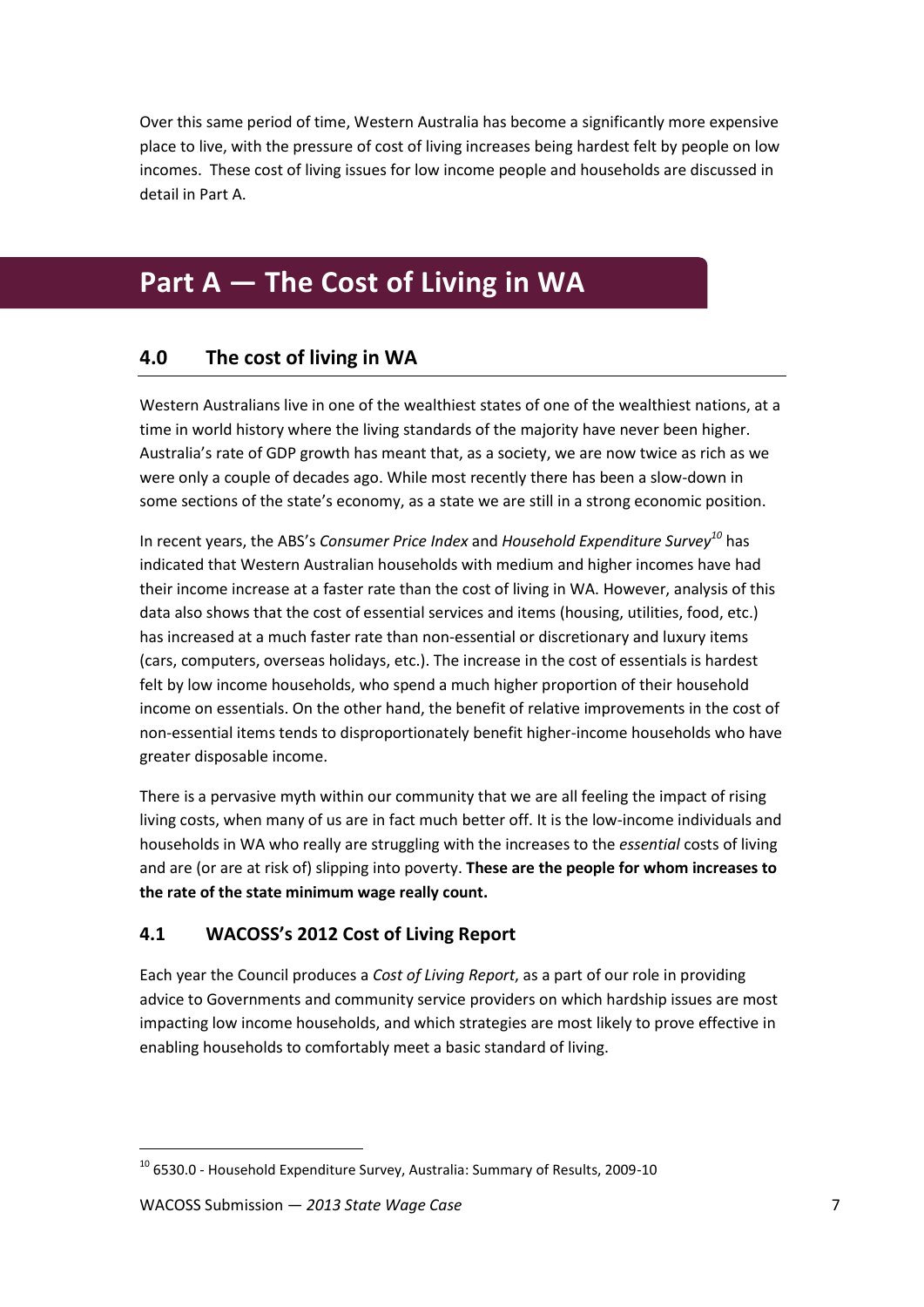In 2012, the Council's Cost of Living Report methodology was updated and expanded to examine the impact of increasing costs of living in WA for three different low-income household types:

- **Household A:** A single parent family with two children, combining part-time work and income support;
- **Household B:** A working family with two children. One parent works full-time while the other balances part-time work with care-giving — both are employed slightly above the minimum wage; and
- Household C: A single unemployed person who is looking for work and relies on the Newstart Allowance.

The decision to change the methodology from previous years was made to enable the Council to better explore just how relative changes in living costs and sources of income impact upon different types of low-income households in Western Australia.

The modelling of Household B is particularly relevant to the state minimum wage deliberations, as the two working adults in this household were both assumed to be employed at rates slightly above the state minimum wage. The Council found that this family, with a combined weekly income of \$1,286.75, would be facing weekly costs (rent, food, utilities, transport and other household expenses) totalling \$1,259.01 — leaving them with \$27.74 left over at the end of each week. However, this \$27.74 per week 'surplus' provides little allowance for the household to save or to enable the family to be able to respond to a crisis or unexpected costs — or even to purchase items such as birthday presents.

For a family whose income only just exceeds its expenditure, the high likelihood that additional expenses may be incurred over the course of a year means that the household will probably need to cut back its spending. It also means that the household is at risk of going into debt. The ability to have sufficient income to be able to put aside enough money to deal with a sudden crisis, the loss of insecure employment or with 'bill shock' is critical to building the financial resilience of a working family. While the resilience of a household with two incomes is higher than that of a single parent family or someone receiving welfare payments, they could still be just one accident or a couple of missed pay-checks away from financial crisis, as described below:

#### **Snapshot: The less you earn, the more things cost**

*Through illness, divorce, bad lack, bad investment choices, fraud, mentalhealth issues, insecure work, the death of a family member, crime or natural disaster, many low-income individuals and households are just one step away from financially crisis. Many people believe that it will never happen to them — but it does happen and in many instances it catches them completely by surprise.* 

*The irony of surviving on a low-income is that the lower your income, the more likely you are to face higher costs for goods and services.*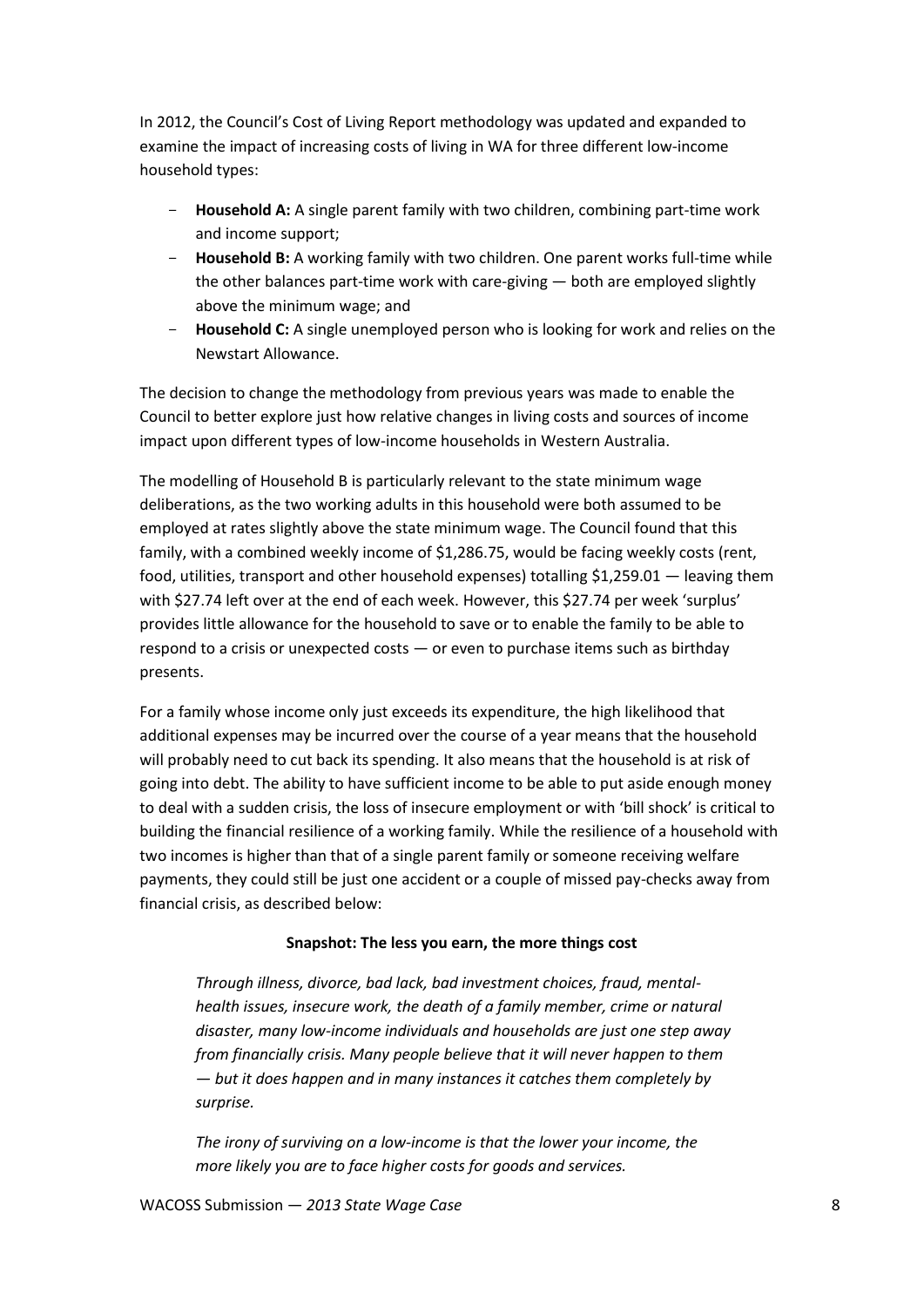*For example:* 

- *When renewing your drivers' licence registration, if you can afford to pay a 12 month registration fee, you receive a discount; but if you can only afford the 6-month fee, you pay a higher rate for that period.*
- *If a household has to pay their insurance costs in monthly payments, rather than as a single annual payment, they miss out on any discounts (though this assumes the household can afford to get insurance at all).*
- *Many banks also offer accounts with increased interest rates and reduced fees — as long as the account holder ensures a minimum amount of money is deposited into the account every month. Low income households who struggle to find money to save tend to miss out on such benefits, and can often also pay higher account fees as a result.*
- *When a household has less money, they often end up buying less nutritious food. This has the potential to bring about poor health outcomes, and can often lead to increased spending on health and dental care.*
- *For someone who finds they need to move to outer suburbs to gain access to less-expensive housing options, the often unconsidered consequence is the increased transportation costs they face.*
- *A low-income household looking to purchase a car is more likely to need to purchase a second hand vehicle which, while cheaper upfront, may also be significantly less reliable. A less reliable vehicle costs more money to repair more often, and such unreliability can both disadvantage the owner by reducing access to support services, social supports or even employment.*

The true cost of a household's financial crisis is never felt solely by those within the household. It is also felt by the household's wider network of family and friends, community sector service organisations and emergency relief providers, and the business community.

## **A copy the Council's** *2012 Cost of Living Report* **is included as** *Attachment 1* **to this submission.**

# <span id="page-8-0"></span>**5.0 Major cost of living pressure: Housing**

The lack of affordable housing and the ongoing increases in the cost of housing is the most pressing issue facing both low *and* middle income households in Western Australia at present. As the single largest living cost for WA households, housing is the biggest contributor to financial hardship and the biggest risk factor for financial crisis for those on low and fixed incomes.

Contributing to the low rate of housing availability is the disproportionate growth in the WA population, compared with the number of new dwellings built over the same period. As

WACOSS Submission — *2013 State Wage Case* 9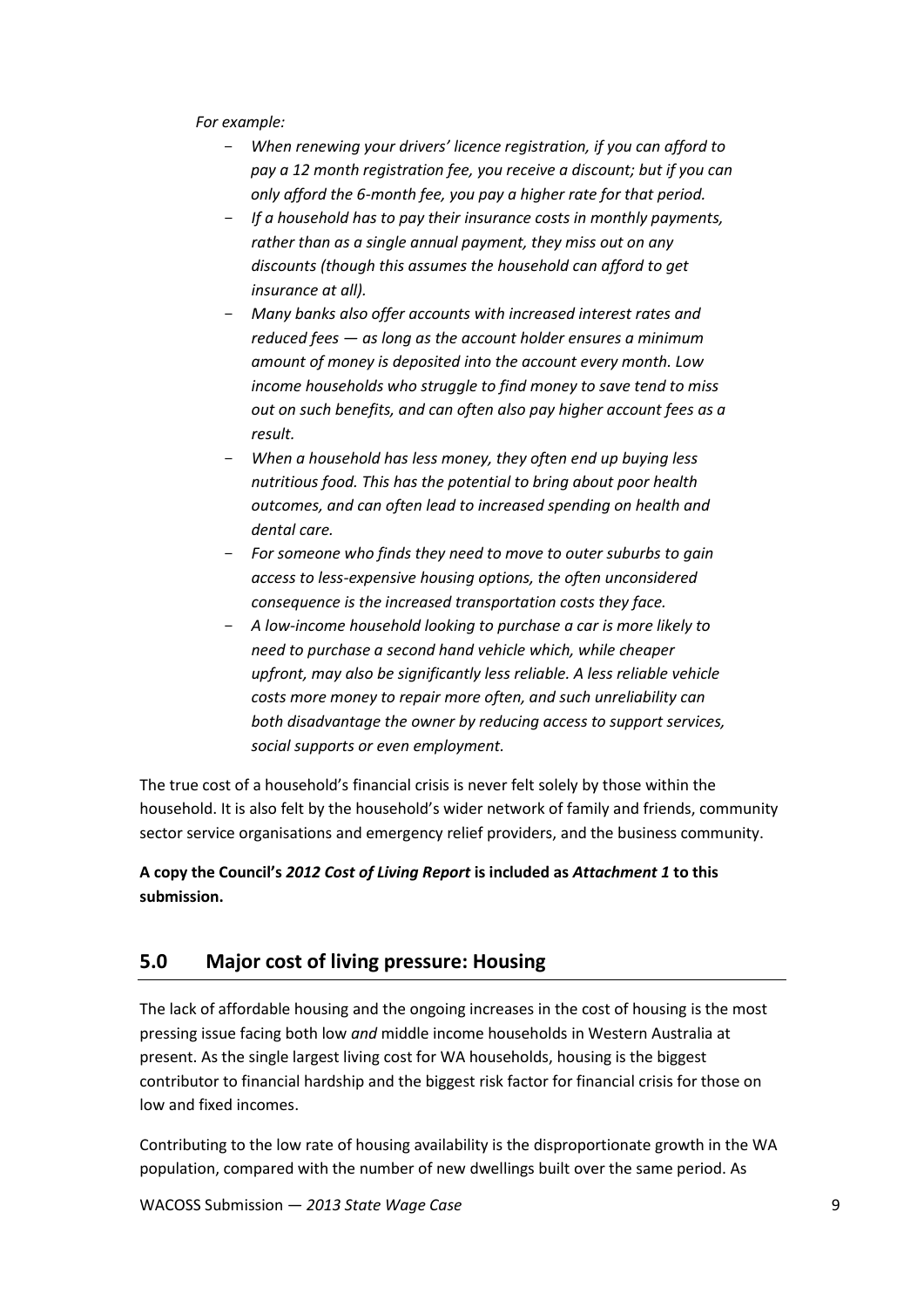[Figure 4](#page-9-0) shows, in 2011-12 the WA population grew by over 78,000, but over the same period of time, less than 16,000 new dwellings were built. Based on the average household composition in WA (2.5 people per household $^{11}$ ) this means that WA needed to have built over 22,000 new dwellings in 2011-12 to ensure housing for the population increase alone, as shown in Figure 4.

<span id="page-9-0"></span>



\* "*New dwellings needed" calculated by dividing the population growth by WA average household size (2.5 people). 14*

 $11$  2.5 is the "average number in household" based on ABS 653.0 Household Expenditure Survey, Australia: Summary of Results, 2009–10, Table 4: GROSS INCOME QUINTILE, Household characteristics, Western Australia.

<sup>12</sup> ABS (2013) *3101.0 Australian Demographic Statistics, Sep 2012*, [http://www.abs.gov.au/AUSSTATS/abs@.nsf/allprimarymainfeatures/FBAC8C9AFBC52291CA2576510](http://www.abs.gov.au/AUSSTATS/abs@.nsf/allprimarymainfeatures/FBAC8C9AFBC52291CA25765100098272?opendocument) [0098272?opendocument,](http://www.abs.gov.au/AUSSTATS/abs@.nsf/allprimarymainfeatures/FBAC8C9AFBC52291CA25765100098272?opendocument) TABLE 2. Population Change, Components - States and Territories (Number) <sup>13</sup> ABS (2013) *8752.0 - Building Activity, Australia, Dec 2012,* 

[http://www.abs.gov.au/AUSSTATS/abs@.nsf/DetailsPage/8752.0Dec%202012?OpenDocument,](http://www.abs.gov.au/AUSSTATS/abs@.nsf/DetailsPage/8752.0Dec%202012?OpenDocument)

TABLE 38. Number of Dwelling Unit Completions by Sector, States and Territories. <sup>14</sup> Based on ABS 653.0 Household Expenditure Survey, Australia: Summary of Results,

[http://www.abs.gov.au/AUSSTATS/abs@.nsf/DetailsPage/6530.02009-10?OpenDocument,](http://www.abs.gov.au/AUSSTATS/abs@.nsf/DetailsPage/6530.02009-10?OpenDocument) 2009–10,

Table 4: GROSS INCOME QUINTILE, Household characteristics, Western Australia.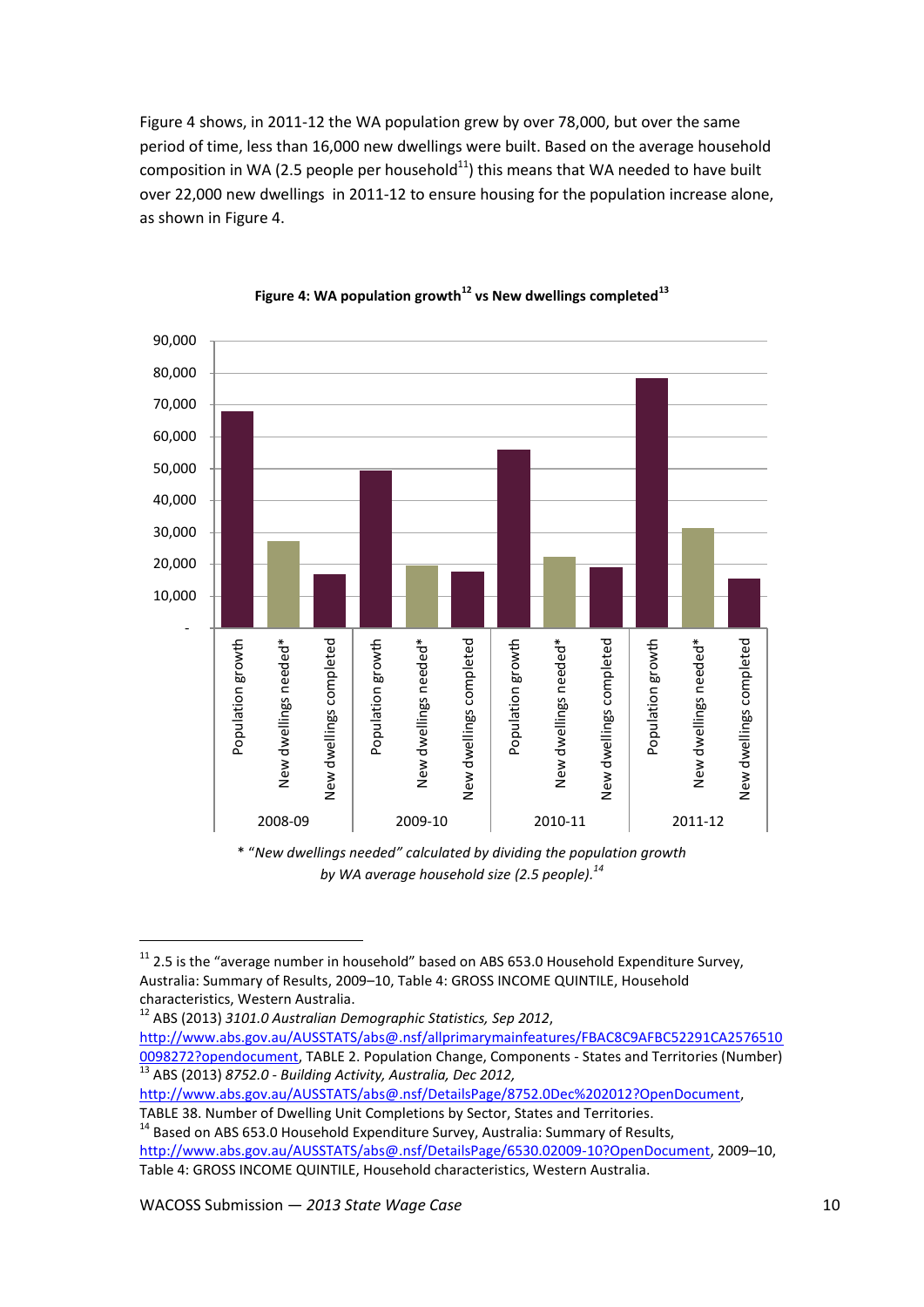# <span id="page-10-0"></span>**5.1 Rental Affordability**

Many low and medium-income households who have traditionally found long-term housing tenure in the private rental market are now bearing the brunt of the lack of affordable housing in WA. Such households are, with increasingly regularity, the new face of homelessness in WA.<sup>15</sup>

In recent years, job opportunities in the WA market have attracted a record number of domestic and overseas migrants (refer to [Figure 4\)](#page-9-0) which has put significant pressure on the private rental market. Median house rents are currently higher than they have ever been, and the vacancy rate is near the all-time lows.<sup>16</sup> Recent studies of rental affordability by both Anglicare WA and the Community Housing Coalition of WA have demonstrated very clearly that there are few rental properties available in the Perth metropolitan area that are affordable to households reliant on the minimum wage.  $^{17,18}$ 

According to the Real Estate Institute of WA figures, between March 2006 and March 2013 median Perth house rents in WA have increased by 92 per cent, and median Perth unit rents have increased 95 per cent (from \$250 to \$480).<sup>19</sup> In the last 12 months alone, the median rental price in Perth has increased by 12.5 per cent, from \$400 to \$480 per week.<sup>20</sup>

While rental prices have increased significantly, so have average weekly ordinary time earnings (AWOTE) in WA. As [Figure 5](#page-11-0) shows, between 2003 and 2012, median rent as a percentage of AWOTE increased from 18 per cent to 30 per cent.

 $\frac{16}{16}$  In the March 2013 quarter, Perth had a vacancy rate of 2.4% (up from rates consistently less than 2% for the preceding year. REIWA (2013) *Property Market Indicators,*  <http://reiwa.com.au/Research/Pages/Market-indicators.aspx>

<sup>&</sup>lt;sup>15</sup> Community Housing Coalition of WA. The new face of homelessness in WA: what's changed? Why? Where to from here? December 2012. Available online: [http://www.communityhousing.com.au/wp](http://www.communityhousing.com.au/wp-content/uploads/2012/05/191212-The-New-Face-of-Homelessness1.pdf)[content/uploads/2012/05/191212-The-New-Face-of-Homelessness1.pdf.](http://www.communityhousing.com.au/wp-content/uploads/2012/05/191212-The-New-Face-of-Homelessness1.pdf)

<sup>17</sup> AnglicareWA (2013) *Rental Affordability Snapshot 2013*,<http://goo.gl/IJ4CD>

<sup>&</sup>lt;sup>18</sup> Community Housing Coalition of WA (April 2013) Perth Rental Affordability Survey 2013

<sup>19</sup> REIWA (2013) *Perth Listing & Rental Trends* [http://reiwa.com.au/Research/Pages/Perth-listings](http://reiwa.com.au/Research/Pages/Perth-listings-and-rental-trends.aspx)[and-rental-trends.aspx](http://reiwa.com.au/Research/Pages/Perth-listings-and-rental-trends.aspx)

<sup>20</sup> REIWA (2013) *Property Market Indicators* [http://reiwa.com.au/Research/Pages/Market](http://reiwa.com.au/Research/Pages/Market-indicators.aspx)[indicators.aspx](http://reiwa.com.au/Research/Pages/Market-indicators.aspx)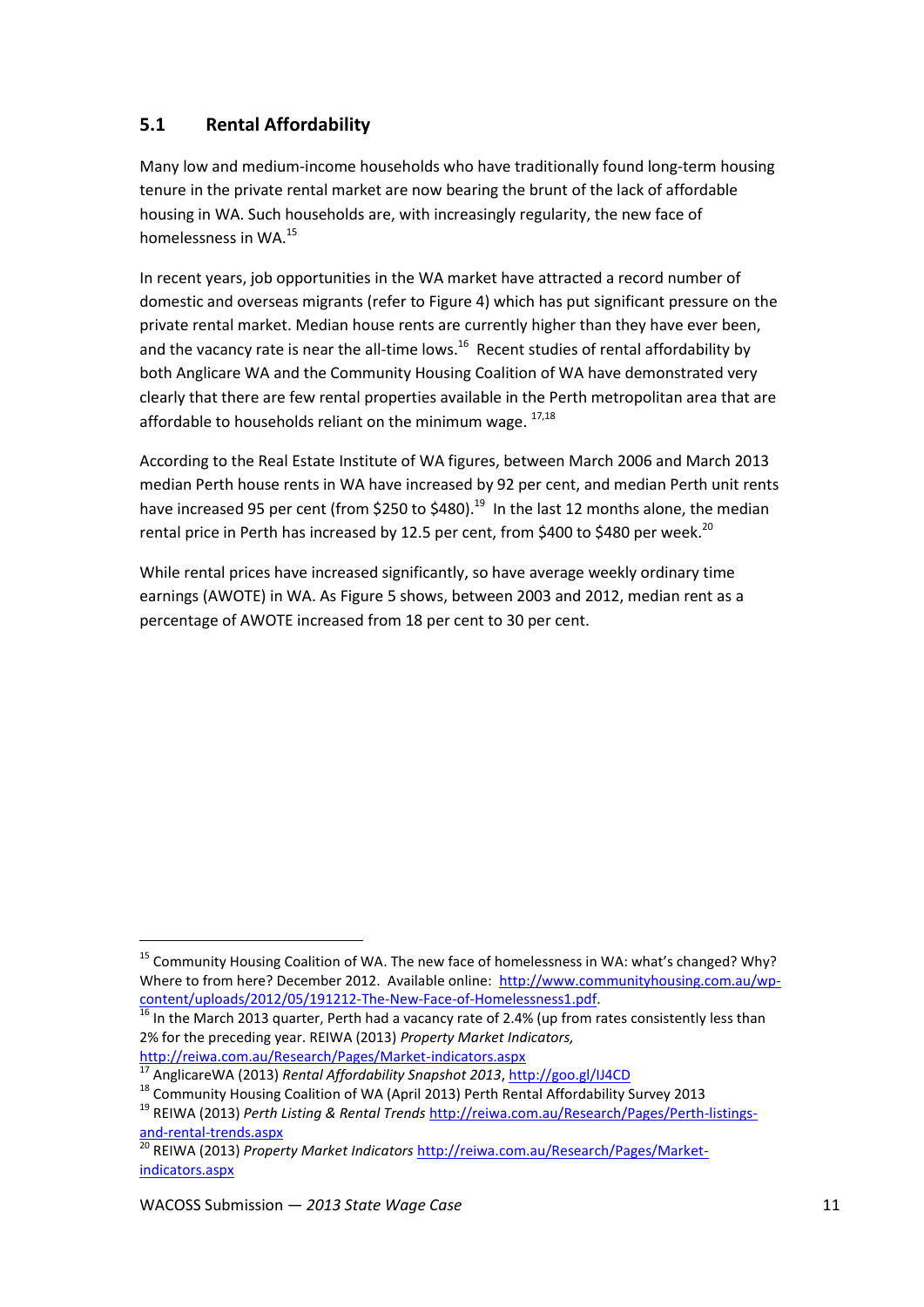<span id="page-11-0"></span>

**Figure 5: Overall Median Rent (Perth) <sup>21</sup> vs AWOTE (WA)<sup>22</sup>**

However the increase in AWOTE has not been matched by increases in the state minimum wage. As [Figure 6](#page-12-0) shows, in 2003 median rent represented approximately 36 per cent of the state minimum wage — meaning the worker was considered to be in housing stress. However by 2012, median rent as a percentage of minimum wage, had *doubled* to 72 per cent. In reality, this means that a worker earning the state minimum wage will still be in housing stress (36%) *even if* they share the rent on a median rent property equally with another person.

<sup>21</sup> REIWA (2013) *Historic Rental & Vacancy Data.* 

<sup>&</sup>lt;sup>22</sup> ABS (2013) *6302.0 Average Weekly Earnings, Australia, Nov 2012*, [http://goo.gl/obH6b.](http://goo.gl/obH6b)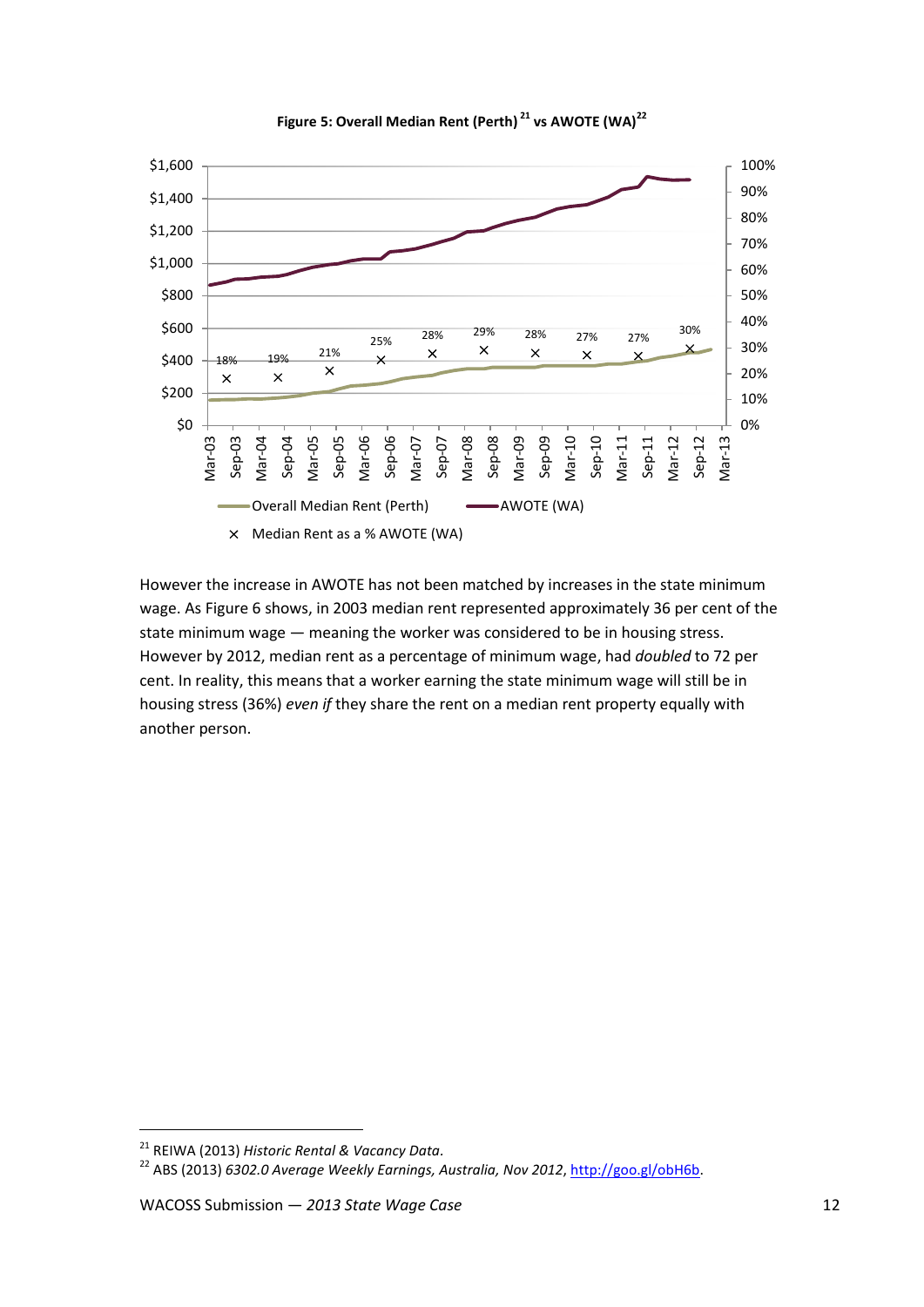<span id="page-12-0"></span>



The *2013 Rental Affordability Snapshot<sup>25</sup>* undertaken by Anglicare WA on Saturday April 13, 2013 found that only a very small percentage of available rental properties within Perth were affordable, available and suitable to those on the minimum wage:

**Figure 7: Affordable & appropriate rental properties available in Perth<sup>26</sup>**

| <b>Household Type</b>                                                    | <b>Payment Type</b>            | No. Affordable<br>& Appropriate | % Affordable &<br><b>Appropriate</b> |  |
|--------------------------------------------------------------------------|--------------------------------|---------------------------------|--------------------------------------|--|
| Couple, two children<br>(one aged less than 5,<br>one aged less than 10) | Minimum Wage $(x2) +$<br>FTB A | 95                              | 2.6%                                 |  |
| Single, two children<br>(one aged less than 5,                           | Minimum Wage + FTB<br>A & B    | 2                               | 0.1%                                 |  |

<sup>23</sup> REIWA (2013) *Historic Rental & Vacancy Data.* 

<sup>&</sup>lt;sup>24</sup> Department of Commerce (no date) *Western Australian Minimum Wage Rates 2000-2011*, [http://www.commerce.wa.gov.au/labourrelations/PDF/Awards/M/Previous\\_MCE\\_wages\\_2000\\_2011](http://www.commerce.wa.gov.au/labourrelations/PDF/Awards/M/Previous_MCE_wages_2000_2011.pdf) [.pdf;](http://www.commerce.wa.gov.au/labourrelations/PDF/Awards/M/Previous_MCE_wages_2000_2011.pdf) and Department of Commerce (2012) *Minimum Conditions of Employment Minimum Rates of Pay,* 

[http://www.commerce.wa.gov.au/labourrelations/PDF/Awards/M/MCE\\_Wage\\_Rates\\_July2012.pdf.](http://www.commerce.wa.gov.au/labourrelations/PDF/Awards/M/MCE_Wage_Rates_July2012.pdf) <sup>25</sup> AnglicareWA (2013) *Rental Affordability Snapshot 2013*,<http://goo.gl/IJ4CD>

<sup>26</sup> Adapted from AnglicareWA (2013) *Rental Affordability Snapshot 2013*, [http://goo.gl/IJ4CD,](http://goo.gl/IJ4CD) page 2.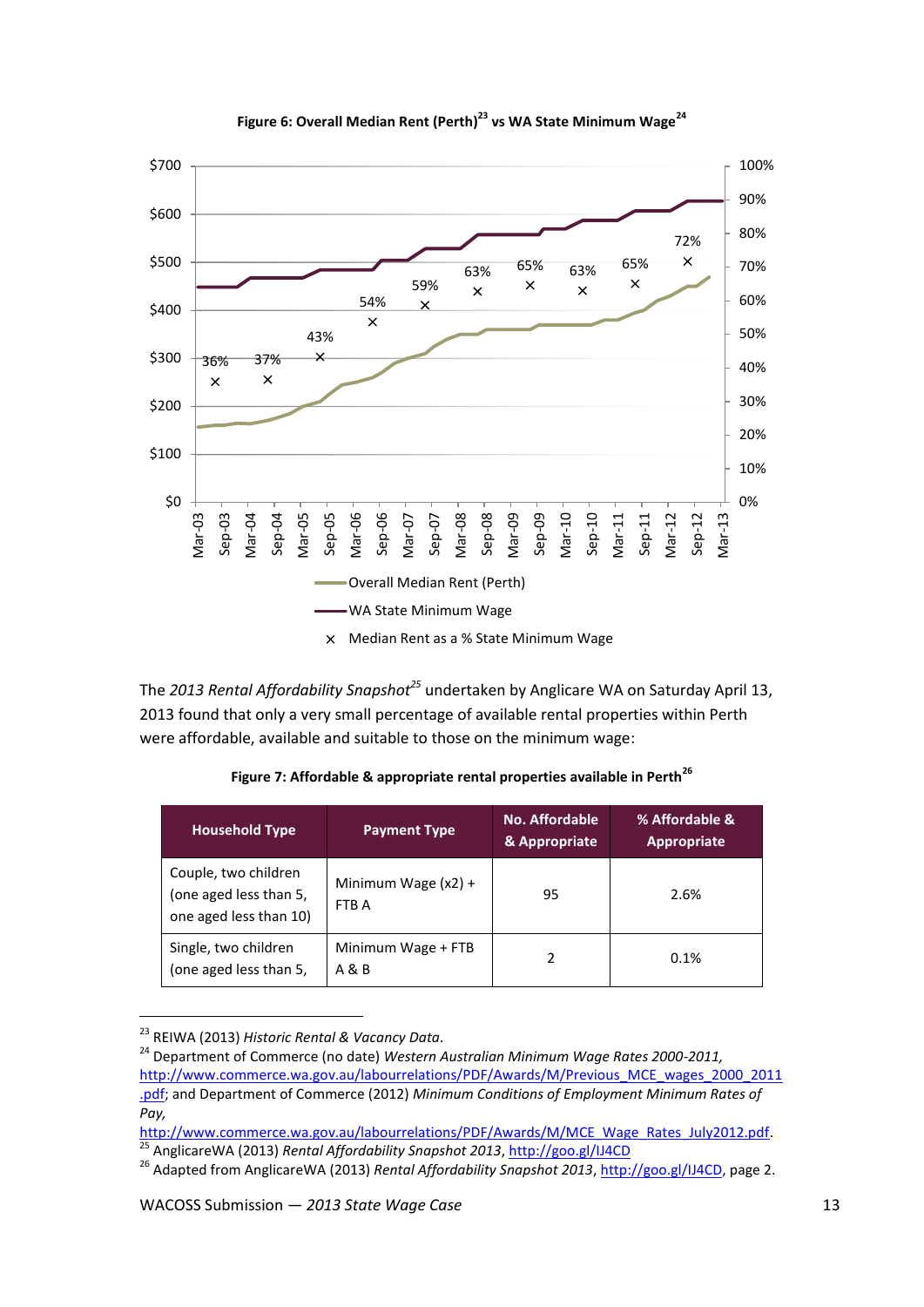| one aged less than 10) |              |    |                                                      |
|------------------------|--------------|----|------------------------------------------------------|
| Single                 | Minimum Wage | 13 | 0.4%<br>Note: Only share<br>accommodation available. |

In this survey, *affordability* is based on measures of housing stress. A household is considered to be in *housing stress* when their housing costs represent more than 30% of household income. *Appropriateness* is assessed on the number of bedrooms in a property (eg. a single parent with one child would need a two bedroom property).

It is important to note that Anglicare WA's assessment of appropriateness is unable to take into account *where* a property is located, with regards to the location of the minimum wage worker's place of employment. The result of this is that:

- a) The number and percentage of affordable and appropriate properties which a minimum wage-household will be able to consider in order to maintain their current employment is *even lower* than the figures above indicate.
- b) The small number of available properties means that households will most likely need to pay more than 30 per cent of their income in order to ensure housing (putting them in housing stress).

Leading up to the release of AnglicareWA's *Rental Affordability Snapshot*, the Council and AnglicareWA worked together to examine the availability of rental properties for a range of workers employed full-time in low-income jobs (based on AnglicareWA's housing data). The results were as follows:

|                              | <b>Affordable</b><br>rent per<br>week | <b>Number</b><br>properties<br>available | $%$ of<br>market<br>available | <b>Number</b><br>properties<br>available | % of market<br>available               |
|------------------------------|---------------------------------------|------------------------------------------|-------------------------------|------------------------------------------|----------------------------------------|
| <b>Job Type</b>              |                                       | 1 bedroom<br>not sharing                 | 1 bedroom<br>not sharing      | 1 bedroom<br>in a share<br>house/unit    | 1 bedroom<br>in a share<br>house/ unit |
| Pre-school teacher           | \$210                                 | 3                                        | 0.01%                         | 51                                       | 1.40%                                  |
| <b>Qualified hairdresser</b> | \$207                                 | $\overline{2}$                           | 0.01%                         | 48                                       | 1.30%                                  |
| Baker                        | \$189                                 | $\Omega$                                 | 0.00%                         | 36                                       | 1.00%                                  |
| Shop assistant               | \$184                                 | $\Omega$                                 | 0.00%                         | 36                                       | 1.00%                                  |
| Cleaner                      | \$173                                 | $\Omega$                                 | 0.00%                         | 19                                       | 0.50%                                  |

| Figure 8: Affordable rental accommodation available to working Western Australians <sup>2</sup> |  |
|-------------------------------------------------------------------------------------------------|--|
|-------------------------------------------------------------------------------------------------|--|

<sup>&</sup>lt;sup>27</sup> Pay rates were sourced from WA award rates on [www.commerce.wa.gov.au](http://www.commerce.wa.gov.au/) with affordable rent calculated at 30% of net income.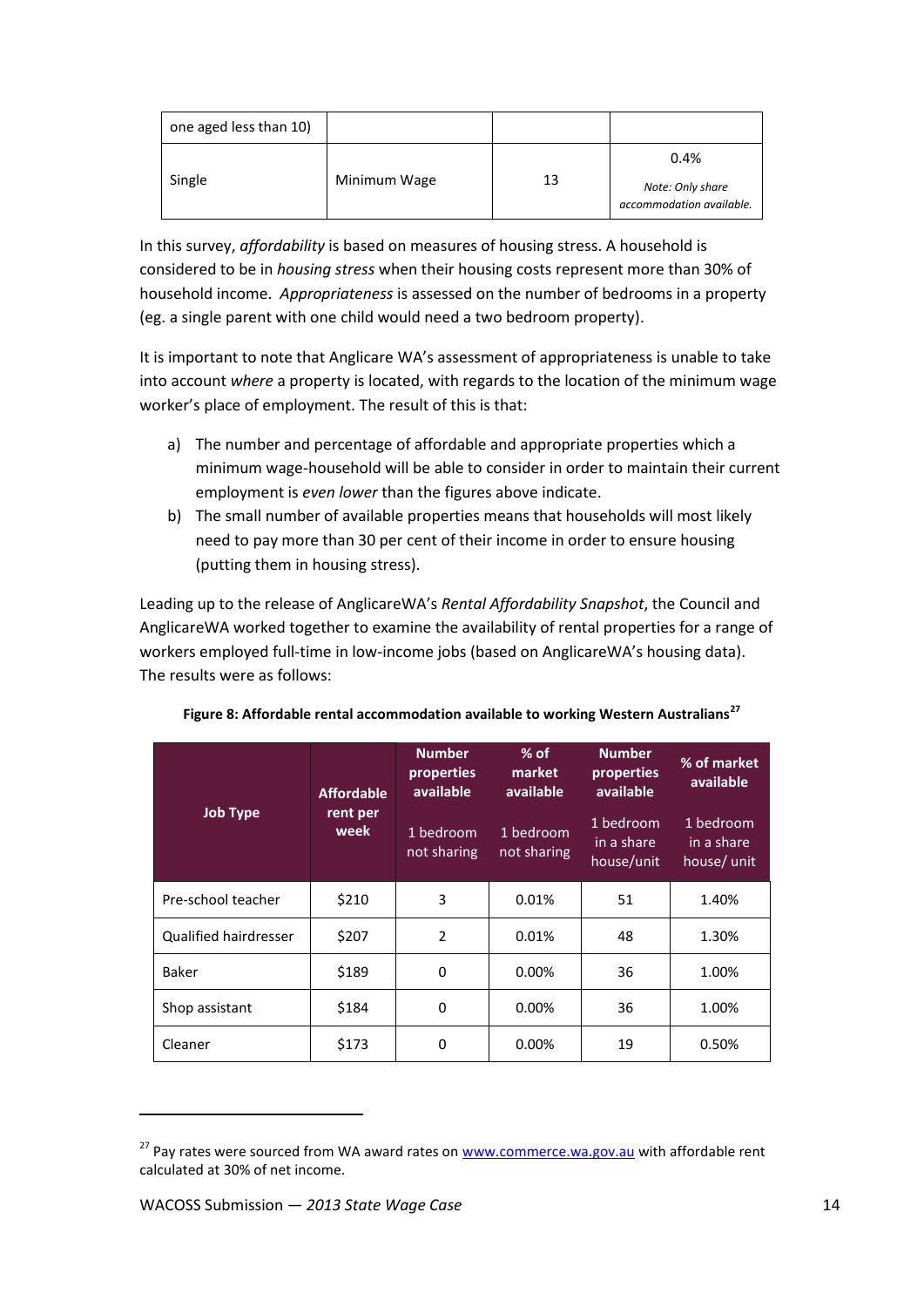| Food processing<br>worker                              | \$170 | 0 | 0.00% | 19 | 0.50% |
|--------------------------------------------------------|-------|---|-------|----|-------|
| Tradesperson:<br>Bricklayer, plasterer<br>or carpenter | \$192 |   | 0.00% | 41 | 1.10% |
| Nursing assistant (1<br>year)                          | \$182 | 0 | 0.00% | 36 | 1.00% |
| Dental technician                                      | \$191 |   | 0.00% | 41 | 1.10% |

The analysis found that "the only realistic options for workers at this level of income are in share accommodation, even if their jobs involve non-standard hours and are not conducive to sharing – like a baker or cleaner."<sup>28</sup>

**High rental costs are placing great pressure on low and medium-income households in WA. With there being no indication that rental prices will decrease any time soon, it is imperative that the state minimum wage increase at a rate which reflects the rising cost of living in WA. This is needed in order to minimise both the immediate and long-term negative consequences of pushing (or keeping) a significant percentage of the WA community in poverty.** 

## <span id="page-14-0"></span>**5.2 Home Ownership**

**.** 

Housing in WA remains 'severely unaffordable' by international standards,<sup>29</sup> and rates of home ownership in Perth have fallen significantly since 1996.





The importance of home ownership is that it "provides financial security and a form of savings and lowers dependence on public assistance later in life."<sup>31</sup> As a result, falling levels of home ownership today, has the potential to bring for long-term negative consequences.

<sup>28</sup> AnglicareWA (5 May 2012) *Media Release: Rental Stress Reaches Further into our Community*, [https://www.anglicarewa.org.au/news/article/05052013-56/rental-stress-reaches-further-into-our](https://www.anglicarewa.org.au/news/article/05052013-56/rental-stress-reaches-further-into-our-community.aspx)[community.aspx.](https://www.anglicarewa.org.au/news/article/05052013-56/rental-stress-reaches-further-into-our-community.aspx)

<sup>29</sup> Demographia (2012) *Demographia international housing affordability survey 2012*, Available online: [http://www.demographia.com/dhi.pdf,](http://www.demographia.com/dhi.pdf) page 12.

Department of Infrastructure & Transport (2012) State of Australian Cities 2012: Chapter 2 -Population and Settlement, [http://goo.gl/h5RBu,](http://goo.gl/h5RBu) page 49.

<sup>31</sup> Demographia (2012) *Demographia international housing affordability survey 2012*, Available online: [http://www.demographia.com/dhi.pdf,](http://www.demographia.com/dhi.pdf) page 3.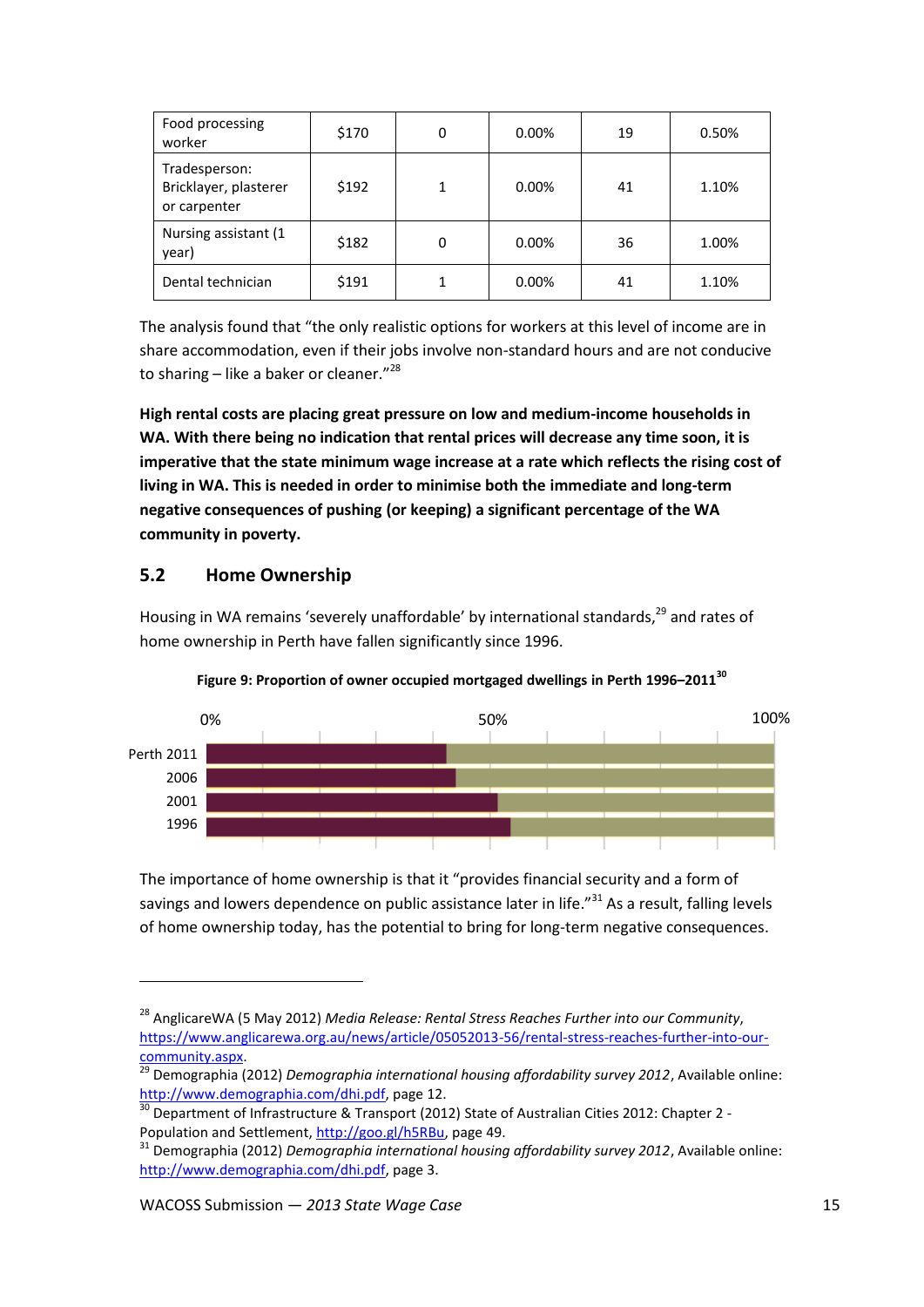Challenges for low-income households considering entering the property market include:

- A Perth household on the estimated median income of \$80,800 with a 10% deposit would only be able to afford a property valued at \$322,000, with access to only 14% of houses and units sold.<sup>32</sup> This means that for a 2 person, minimum wage household with a combined income of approximately \$65,000, it will be almost impossible for them to acquire and service a mortgage (assuming they are even able to save the required deposit) at current house prices.
- Approximately 13 per cent of all mortgagees, or 45,000 households, in WA are in mortgage stress.<sup>33</sup>
- 2011-12 was the worst year on record for home repossessions. 1500 repossession applications were lodged with the Supreme Court in 2011-12, 17 per cent more than in 2010-11. $34$

By any international comparison WA, and Australia as a whole, has an extremely small social housing system, the role of which is to cater for households for whom the private market is not providing safe, secure and affordable housing options. This issue urgently needs to be addressed by both state and federal governments. While the Council acknowledges that *addressing* this issue is not the role of the Commission, the resulting pressure that unaffordable housing puts on low-income households definitely need to be considered as the Commission considers its responsibility to "meet the needs of the low paid" and "provide fair wage standards in the context of living standards generally prevailing in the community" in its deliberations.<sup>35</sup>

# <span id="page-15-0"></span>**6.0 Other costs of living pressures**

Two other essential household costs which are causing particular stress for households in WA are utilities and food.

# <span id="page-15-1"></span>**6.1 Utilities**

 $\overline{a}$ 

Between March 2008 and March 2013, the CPI of utilities (including electricity, gas, and other household fuels) in Perth increased by 72 per cent. (Compared to a 13% increase for the Perth "All Groups" CPI).<sup>36</sup>

<sup>32</sup> Housing Industry Forecasting Group (2012) *Forecast. Dwelling commencements in Western Australia,* [http://www.planning.wa.gov.au/dop\\_pub\\_pdf/HFIG\\_October\\_2012\\_Report.pdf,](http://www.planning.wa.gov.au/dop_pub_pdf/HFIG_October_2012_Report.pdf) page 1.

<sup>33</sup> Australians for Affordable Housing (2011) *Housing costs through the roof: Australia's housing stress*, [http://housingstressed.org.au/wp-content/uploads/2011/10/Housing-costs-through-the-roof-Final-](http://housingstressed.org.au/wp-content/uploads/2011/10/Housing-costs-through-the-roof-Final-Report.pdf)[Report.pdf,](http://housingstressed.org.au/wp-content/uploads/2011/10/Housing-costs-through-the-roof-Final-Report.pdf) page 7.

<sup>&</sup>lt;sup>34</sup> Supreme Court of Western Australia (2013) Statistics: Civil Property Possession Applications, [http://www.supremecourt.wa.gov.au/S/statistics.aspx?uid=2026-4991-4693-8823.](http://www.supremecourt.wa.gov.au/S/statistics.aspx?uid=2026-4991-4693-8823)  <sup>35</sup> Industrial Relations Act 1979, Clause 50A(3)(a)

<sup>36</sup> Australian Bureau of Statistics (March 2013) 6401.0*Consumer Price Index*, [http://www.abs.gov.au/AUSSTATS/abs@.nsf/DetailsPage/6401.0Mar%202013?OpenDocument,](http://www.abs.gov.au/AUSSTATS/abs@.nsf/DetailsPage/6401.0Mar%202013?OpenDocument) Table 11 CPI: Group, Sub-group and Expenditure Class, Index Numbers by Capital City,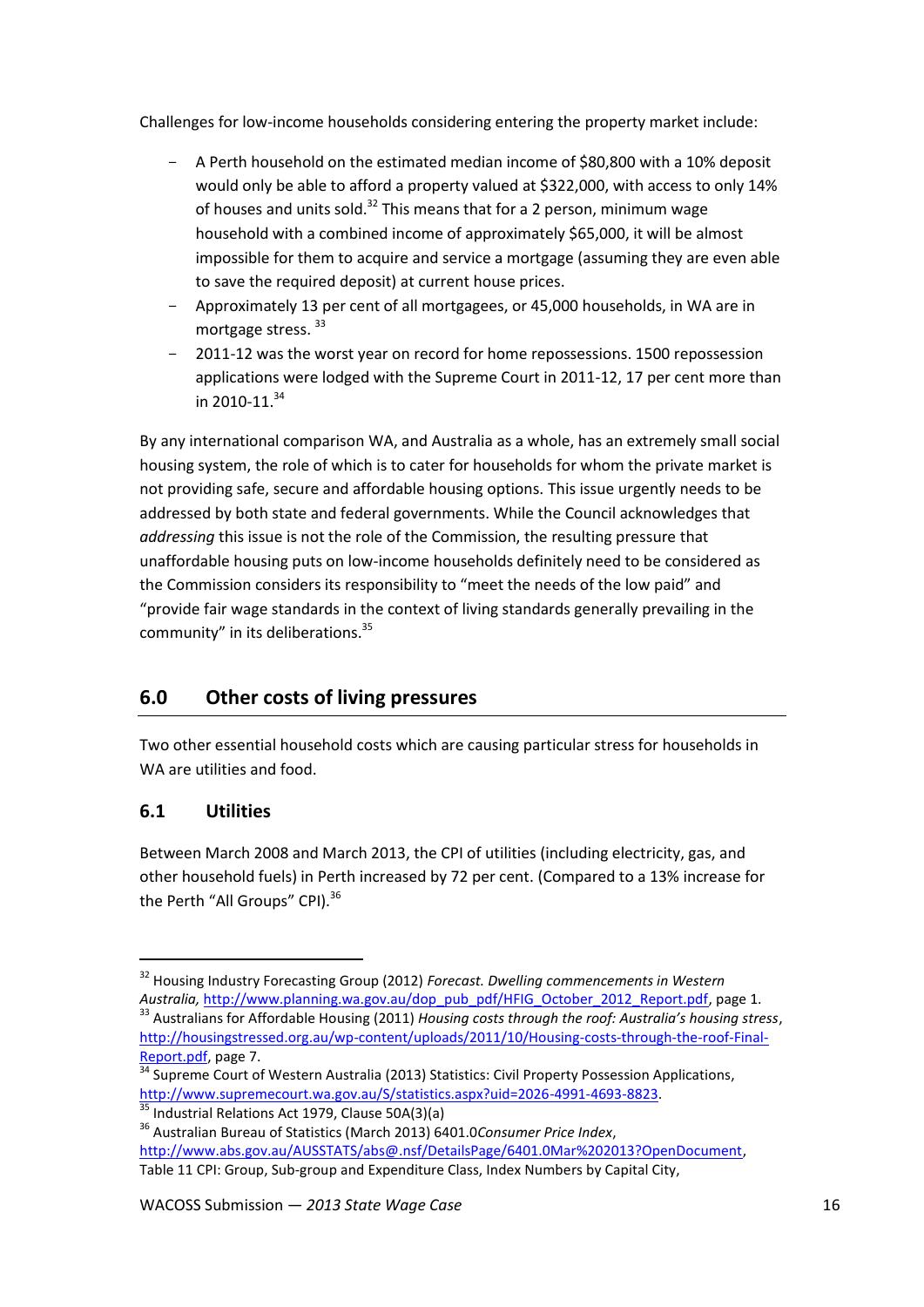

**Figure 10:** CPI (Perth) vs CPI of Utilities (Perth)<sup>37</sup>

The dramatic increases in the cost of gas, electricity and water in recent years has meant that low income households — who spend a greater portion of their income on utility bills are feeling the pressure of the rising cost of utilities more than other Western Australians.

This is exacerbated by the fact that many low income families rent (or own) homes that are not very energy efficient. Given their low income, they are unlikely to be able to afford the financial investment in energy efficiency measures, and if they are renting, they will most likely be precluded from making any significant energy efficiency-related changes to the property in which they reside. These factors further contribute to the systematic and disproportionate disadvantage experienced by low income households in the face of rising utility prices.

#### <span id="page-16-0"></span>**6.2 Food**

People facing financial stress due to wider cost of living pressures are often forced to make difficult choices — such as balancing the nutritional quality of food against its cost.

*Foods that are higher in kilojoules generally cost less than those that are not. There is a strong correlation between the cost of foods and their energy density. Generally, fats, oils, sugar and foods that are high in added fat and sugar are the cheapest. Perishable core foods (eg. fruit, vegetables, meats and dairy foods) that are lower energy density and higher nutrient density cost more (by weight) than those foods of higher energy density.<sup>38</sup>*

 $37$  Ibid.

<sup>38</sup> WA Department of Health (2010) *Food Access and Cost Survey (FACS)*, Accessed at: [http://goo.gl/Rv4Um,](http://goo.gl/Rv4Um) Accessed on: 13 September 2012, page 11.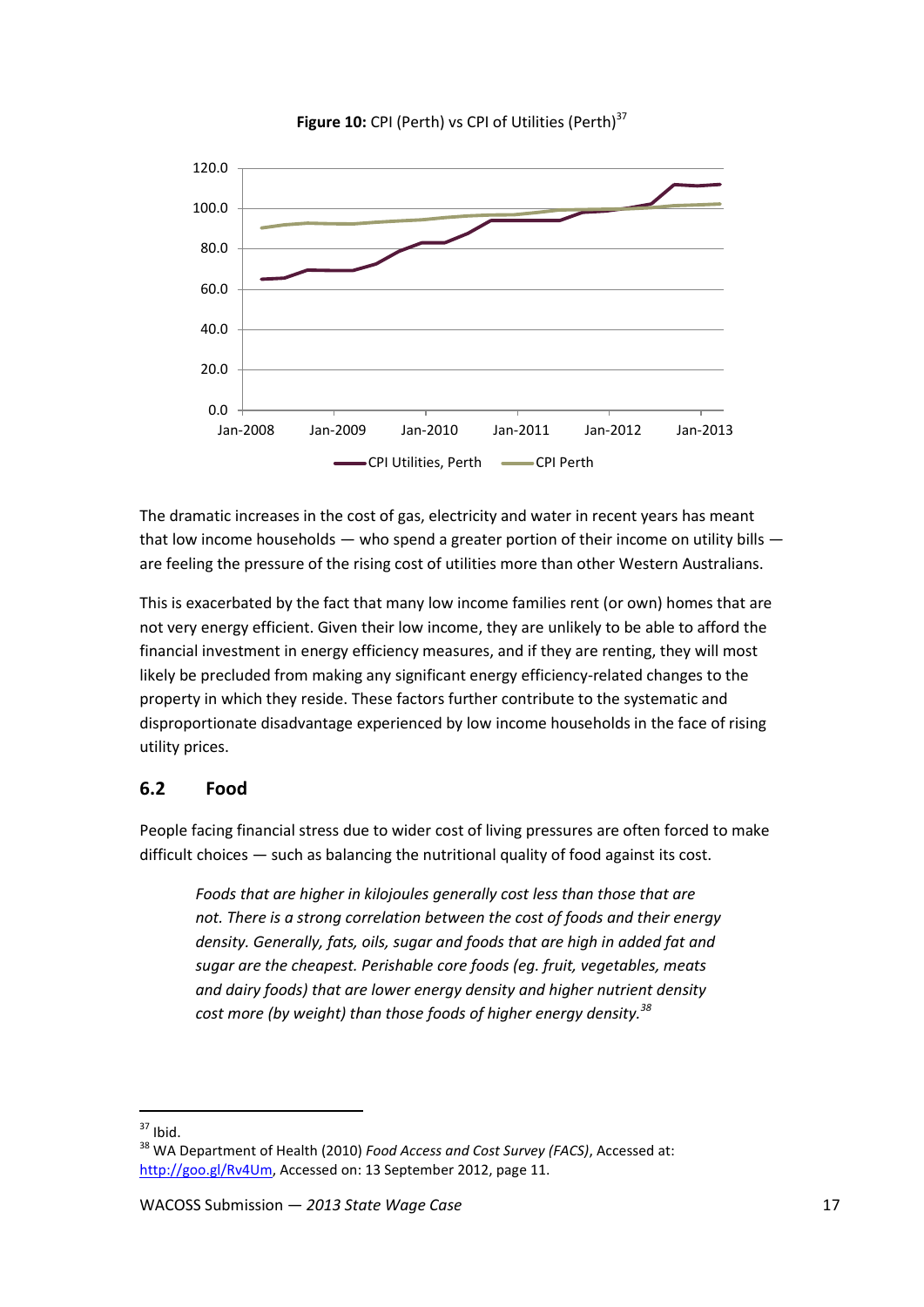In 2010, a South Australian study found that low income households need to spend 30% or more of their household budget to be able to eat a healthy diet, compared to wealthy households which spend about 9%.<sup>39</sup>

Nutritional poverty arises when households under financial stress persistently cannot afford nutritious food, and are forced to make unhealthy choices — buying and consuming lessexpensive, energy-dense foods, instead of nutritious ones.

In addition, the *Food Access and Cost Survey Report* published by the WA Department of Health in 2010, provided a detailed comparison of the price differences for essential food items in metropolitan, regional and remote locations right across Western Australia. The Report found significant differences in the prices of different types of food, with more healthy and nutritious fresh foods being significantly more expensive in regional and remote areas.<sup>40</sup>

As a community, we should be particularly concerned by the risks that poor nutrition presents to children growing up in low income households – both in terms of the impacts on their physical and cognitive development, and in relation to their longer-term health prospects. There is some evidence to suggest that dietary patterns and taste preferences established during childhood are highly likely to carry on into adult eating patterns, meaning children raised on a poor diet may continue to eat unhealthy foods even after their circumstances have changed.

Poor diet has real, long-term consequences for the cost of chronic disease to our health system, as well as reducing the well-being and life expectancy of disadvantaged families. This is an area of policy work which is of interest to the Council, and consequently we are hosting a forum titled *Current Issues in Food Security, Food Stress & Nutritional Poverty* on Monday 13 May, 2013.

With regards to the need for the Commission to ensure wages are both fair and meet the needs of the low paid, it would be negligent for the Commission not to take into account the long-term consequences of issues such as nutritional poverty which can result from the inability to afford nutritious food.

# <span id="page-17-0"></span>**Part B — Other Issues for Consideration**

 $\overline{a}$ 

<sup>39</sup> See interview with Dr John Coveney (28 September 2010) *Low earners suffering 'food stress'* ABC Adelaide Available at:<http://www.youtube.com/watch?v=fnju60g1MP8>

<sup>40</sup> WA Department of Health (2010) *Food Access and Cost Survey (FACS)*, Accessed at: [http://goo.gl/Rv4Um,](http://goo.gl/Rv4Um) Accessed on: 13 September 2012.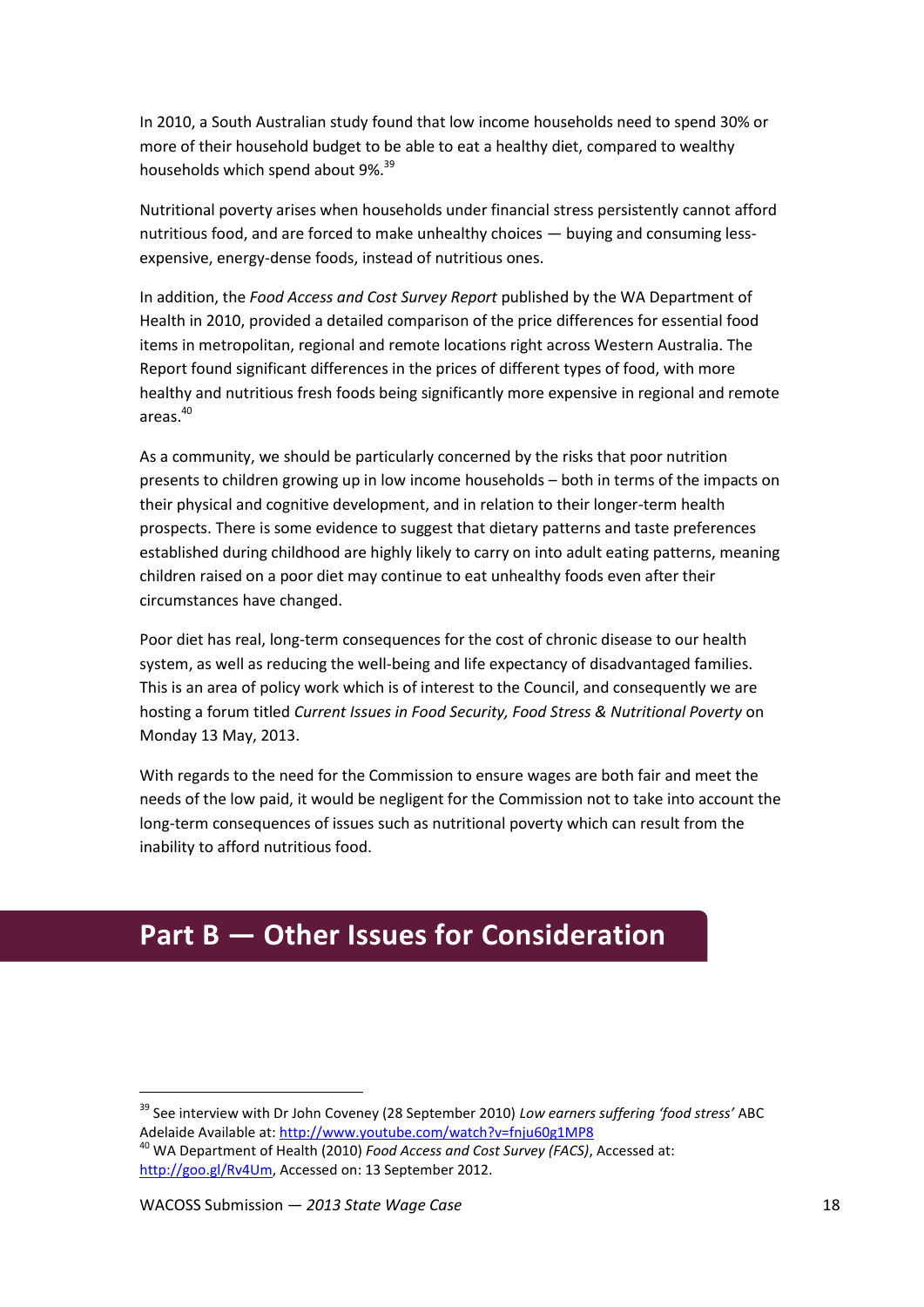# <span id="page-18-0"></span>**7.0 The WA Community Sector**

The level of the state minimum wage is significant to the WA community sector for a number of reasons: first, the fact that community sector service providers play an important role in supporting vulnerable members of the WA community, including many who struggle to survive on a low income, given the increasing costs of living (as described in Part A). Secondly, the understanding that the community sector itself also employs a significant number of workers on low and minimum wages. Minimum wage increases are significant for many workers within the (female employee-dominated) community sector.

#### <span id="page-18-1"></span>**7.1 Community sector funding reforms**

For a long time, the community sector in WA has been under-resourced, and sector employees have been significantly underpaid — particular when compared to public sector employees undertaking similar work. As Community Employers WA wrote to the State Government in 2011:

> *The community services sector in Western Australia is under resourced and sector employees significantly under paid. In 2006/07, average weekly earnings for community sector employees were 30% lower than the average full-time equivalent weekly wages for the health and community services sector in Australia. 41*

Similarly, a 2010 analysis of community sector and public sector salaries in WA found that public sector base level salaries were up to 57% or \$29,210 higher than equivalent staff positions in the community sector SACS Award.<sup>42</sup>

In recognition of this long held-inequity, in the 2011-12 State Budget the State Government allocated an additional funding of \$600 million over four years to support a sustainable community sector and to ensure that the Government pays a fair and appropriate price for community services purchased from the community sector.

The first injections of this new funding (known as Component 1), provided a 15% upfront, across-the-board price adjustment for all eligible existing community service contracts. The second injection of funding (Component 2) has been allocated to address issues of service sustainability which may not have been fully addressed in Component 1, and is to be phased in as contracts are developed, reviewed or renewed, or through price variations.<sup>43</sup> While this funding increase is "not intended to increase service provision or meet unmet

<sup>&</sup>lt;sup>41</sup> Community Employers WA (2011) 2012 Pre-Budget Submission, [http://goo.gl/Zd6OL,](http://goo.gl/Zd6OL) page 2.

<sup>42</sup> Ibid, page 2.

<sup>43</sup> Barnett, C. (2013) Sustainable Funding and Contracting with the Not For Profit Sector – Next Stage of Implementation, Hon Colin Barnett MLA, Premier of Western Australia. [http://goo.gl/h26Vg,](http://goo.gl/h26Vg) Accessed 7/5/2013.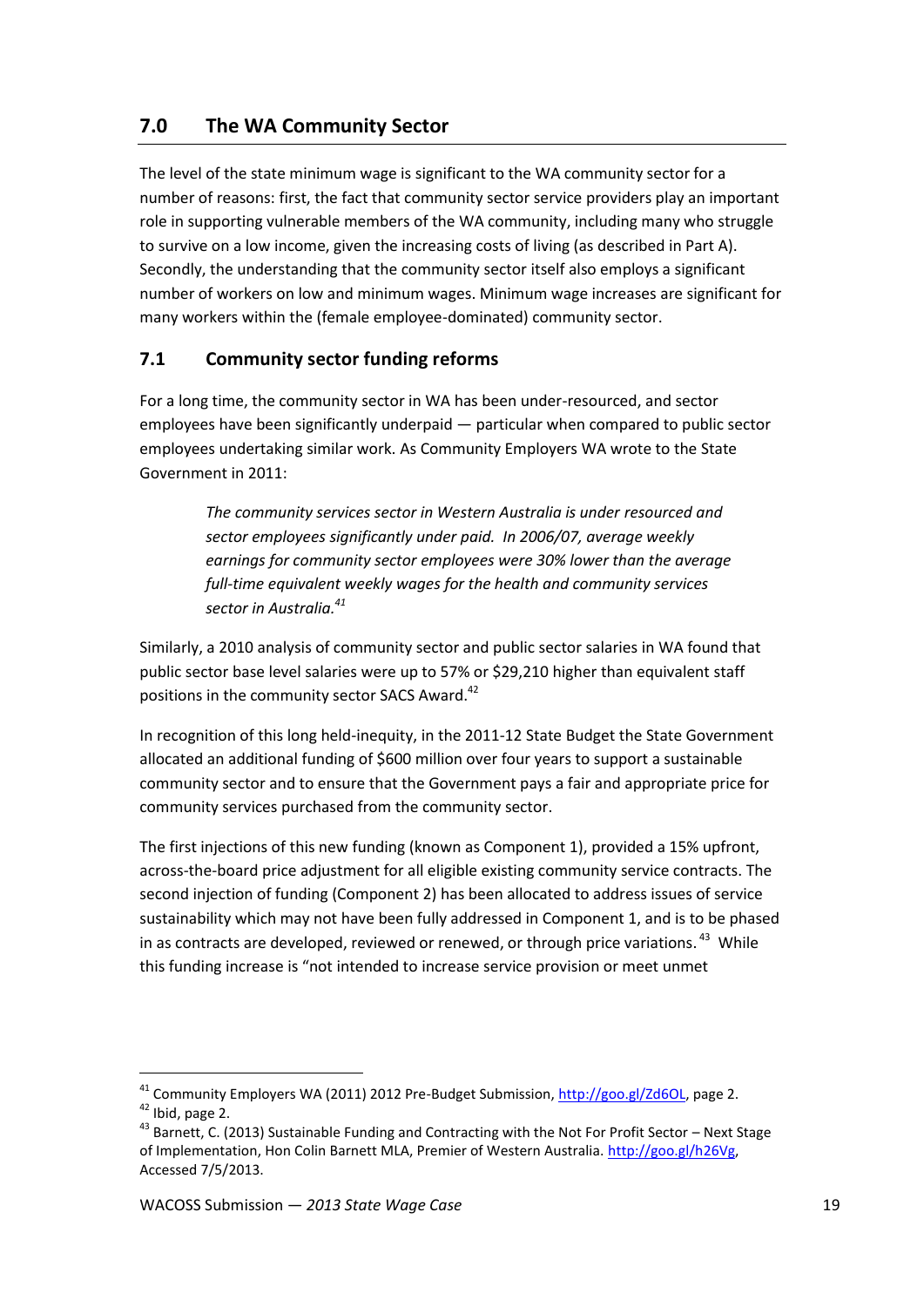demand"<sup>44</sup>, the sector welcomed the recognition by the government of the need to ensure the payment of fair and appropriate prices to community sector service providers.

For community sector organisations who deliver services under State Government contracts, the funding increase meant they could afford to pay their employees closer to what they deserved. However, these funding increases *only* applied to the salaries of employees delivering State Government funded services. This means that for many community service organisations, the funding increase which was received for only *some* employees, was spread across an a whole organisation's employees, meaning a 15% salary increase for all employees across the sector was unable to be achieved.

# <span id="page-19-0"></span>**7.2 Equal Remuneration Order**

A strong minimum wage increase is also important for community sector workers (those employed under state awards) because workers in the state system do not currently have access to the Equal Remuneration Order (ERO) which benefits their colleagues in the federal jurisdiction.

The ERO handed down by Fair Work Australia<sup>45</sup> (in 2012) requires employers to pay equal remuneration payments — *in addition* to the minimum wage set out in the Award. The structure of the ERO retains the awards rates of the pay (which are increased each year in the minimum wage case) and then requires that employers pay a transitional equal remuneration payment in addition to the minimum rates. This means it is important for community sector workers to receive the full benefit of a strong minimum wage increase. In the event of a weak minimum wage increase, community sector workers will effectively be losing some of the pay equity remedy they have just been awarded.

As a result, each December Social and Community Sector (SACS) Award employees in the Federal system receive a percentage increase, and then in July — when the federal minimum wage increase is handed down — employers must recalculate the ERO formula based on the new minimum wage rate.

The Australian Services Union (WA) currently has an application before the WA Industrial Relations Commission (WAIRC), calling for the mechanism used to calculate wage rates under the ERO to also be applied to the rates of pay for state Social and Community Services workers and for Crisis Assistance and Supported Housing Workers. In the event that this application succeeds, it is important to have a strong minimum wage increase so as to ensure the mechanism operates effectively, and genuinely phases in the true value of the remedy.

However, there are a number of groups of community sector workers who will not benefit from the current equal pay applications before the WAIRC. Such workers include: social and

 $\overline{a}$ 

 $44$  Ibid.

<sup>&</sup>lt;sup>45</sup> Details of the Equal Remuneration Order (ERO) are available here: [http://www.fwc.gov.au/index.cfm?pagename=remuneration&page=introduction.](http://www.fwc.gov.au/index.cfm?pagename=remuneration&page=introduction)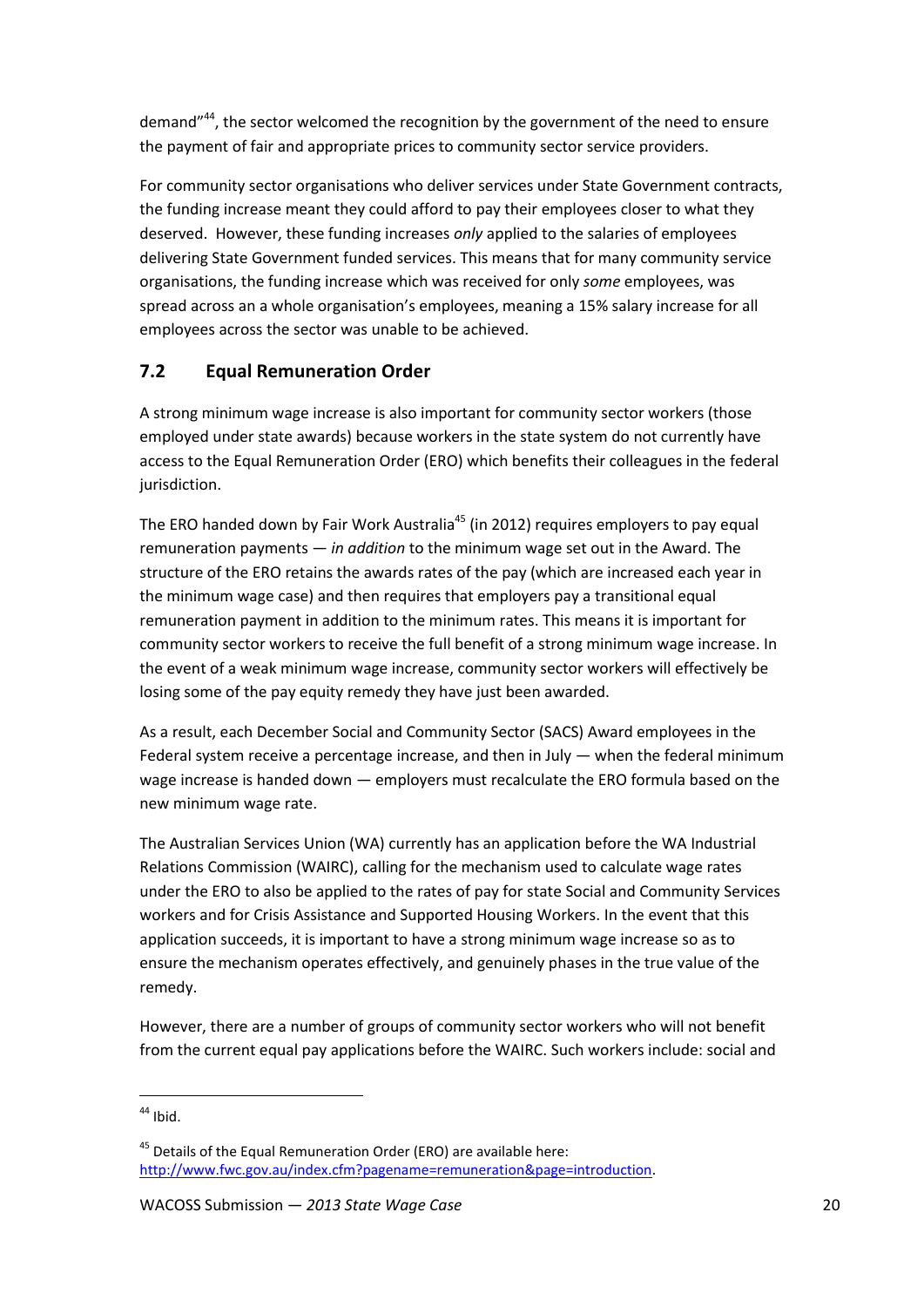community workers in Aboriginal organisations operating under the Aboriginal Communities and Organisations Award, and some disability sector workers either on the minimum conditions or covered by a United Voice Award.

As the Premier noted (in January 2013), in his foreword to the upcoming phase of community sector funding increases:

> *This Government has recognised that simply thanking the community sector for the work that they do will not ensure that the ever changing and complex needs of Western Australians will continue to be met. It needed to be acknowledged that a combination of historical funding and contracting practices and a lack of a real partnership between the public and not-forprofit sectors had led to sustainability issues that threatened to compromise the quality of care provided to our community.<sup>46</sup>*

The Council's recommendation that the state minimum wage be increased by \$43 is consistent with the Premier's recognition both of the importance of the community sector, *and* of the need to redress the historical (underfunding and thus) underpaying of community sector workers within the state.

**With specific relevance to the State Wage Case — many community sector workers are likely to be directed affected by the Commission's decision, in particular those who are not directly-employed under State Government contracts.**

#### <span id="page-20-0"></span>**8.0 Gender**

WA has the largest gender pay gap of any state in Australia — a gap much larger than the national average. In 2011, Western Australia reached a record high gender pay gap of 27.7 per cent. The most recent figures (from November 2012) showed that males are earning 26.5 per cent more than females in WA, compared with a 17.5 per cent difference nationally.<sup>47</sup> At November 2012, the average ordinary time earnings of a male in WA was \$1793.00 per week, whereas a female was earning \$1277.60 per week. $48$ 

While the exact numbers of male and female workers earning the minimum wage in WA is unknown, it is broadly accepted that in Australia, "women are more likely than men to be reliant on the minimum wage". $49$  Significant contributors to this are the disproportionate responsibility women have for unpaid work (including the care of elderly people, children and adults with disability and grandchildren), and their lower pay relative to men.

 $46$  Ibid.

<sup>47</sup> 6302.0 Average Weekly Earnings, Australia, Tables 2 (Australia) & 12E (WA) <http://www.abs.gov.au/AUSSTATS/abs@.nsf/DetailsPage/6302.0Nov%202012?OpenDocument> Ibid, Table 12E.

<sup>49</sup> Commonwealth of Australia (2009) *Making it Fair: Pay equity and associated issues related to increasing female participation in the workforce,* House of Representatives Standing Committee on Employment and Workplace Relations*, page 160.*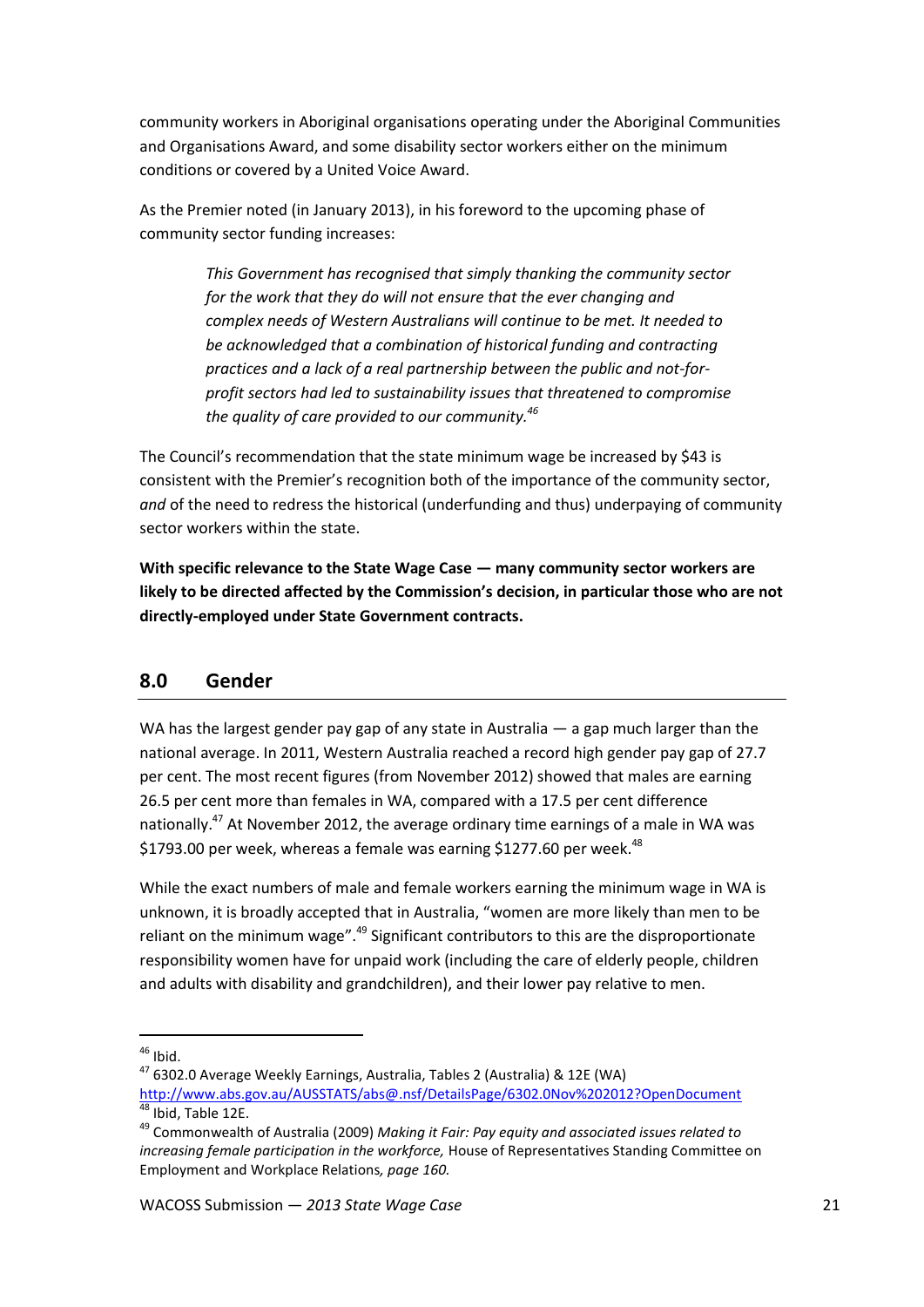In 2009, the Australian Human Rights Commission published an issues paper examining the gender gap in retirement savings, titled: *Accumulating poverty? Women's experiences of inequality over the life cycle.* The paper contended that "women who take on the responsibilities of unpaid caring and domestic work – work that delivers enormous wealth to other individuals and to the overall economy – should not be rewarded with poverty".<sup>50</sup>

As the issues paper explained:

*Perhaps the most fundamental barrier to women's full participation in paid work and their ability to fully benefit from the retirement income system, is the struggle to balance paid work and caring responsibilities. The onset of caring responsibilities following the birth of children has a significant impact, both on the lifetime earnings and level of paid workforce participation of women.<sup>51</sup>*

*In Australia, mothers' workforce participation continues to be low by international standards, which is evidence of the significant barriers to paid workforce participation experienced by employees with caring responsibilities. The employment rates in Australia for women with children, particularly those under six years of age, are low by comparison with other OECD countries. The employment rate of mothers with a child under six years of age is 49.6%, compared with the OECD average of 59.2%.<sup>52</sup>*

There are a number of interconnected issues related to the care of children that have an impact on women's participation in the paid workforce, including:

- the unequal division of unpaid caring work;
- the limited social infrastructure to support employees with caring responsibilities;
- the lack of social and economic value placed on unpaid caring.<sup>53</sup>

Due to factors such as caring responsibilities, women are also more likely to be in insecure work arrangements, or to move in and out of the paid workforce. This can have a significant impact on their opportunities for advancement at work; lead them to work fewer hours; receive lower income during their working years; experience higher levels of financial stress and possess a much reduced ability to invest towards retirement.

The poor economic situation of women is exacerbated in later life. Many women are reliant on the Age Pension due to minimal retirement savings — a result of lower earnings, lower

<sup>50</sup> Australian Human Rights Commission (2009) *Accumulating poverty? Women's experiences of inequality over the lifecycle*, Accessed on 7/5/2013,

[http://www.humanrights.gov.au/publications/accumulating-poverty-women-s-experiences](http://www.humanrights.gov.au/publications/accumulating-poverty-women-s-experiences-inequality-over-lifecycle-2009)[inequality-over-lifecycle-2009,](http://www.humanrights.gov.au/publications/accumulating-poverty-women-s-experiences-inequality-over-lifecycle-2009) page 2.

 $\overline{\hspace{1ex}}$  Ibid, page 13.

 $52$  Ibid, page 14.

 $53$  Ibid, page 16.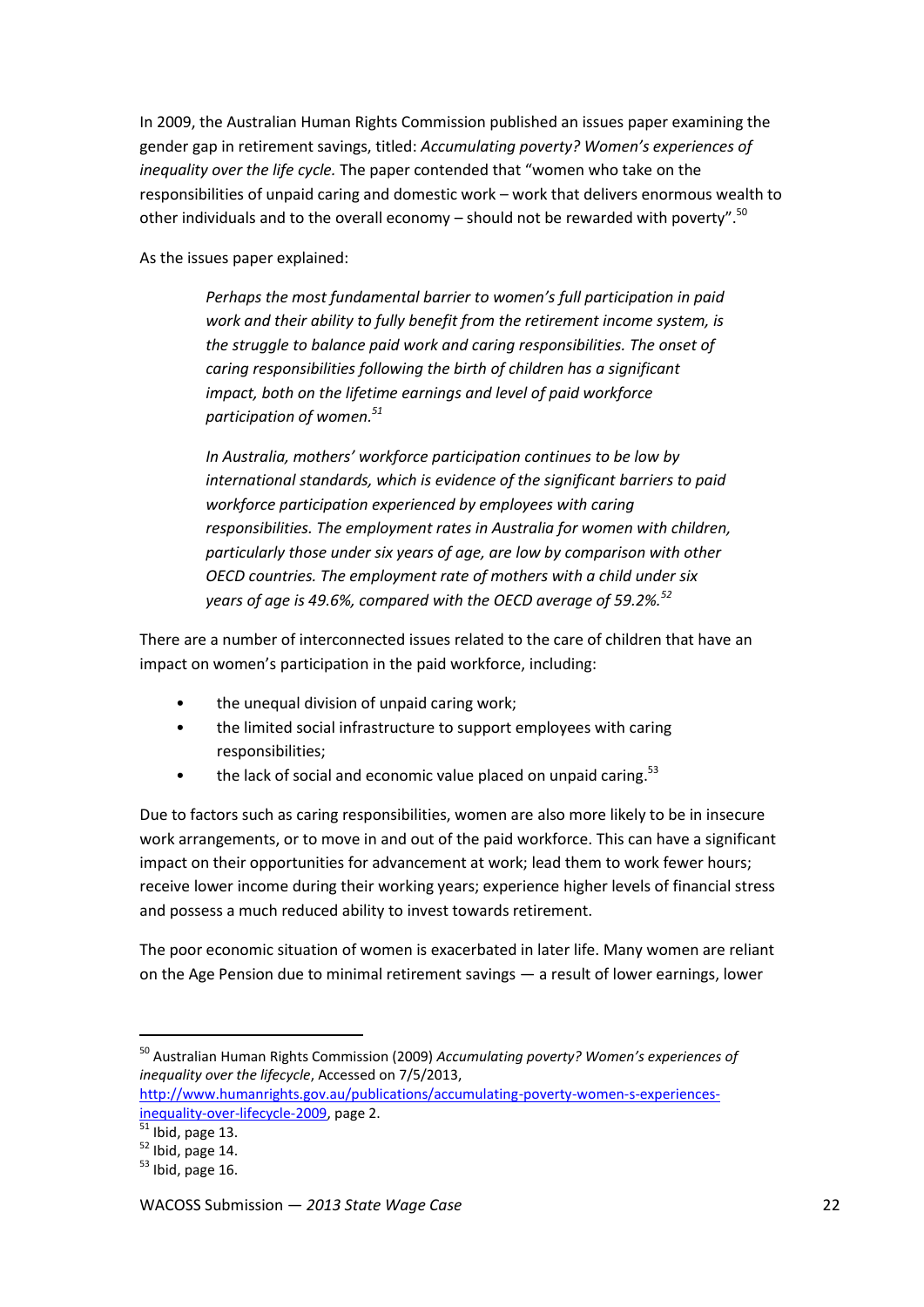superannuation and so on. At June 2011, 57.2 per cent of Western Australian Age Pensioner recipients were women. 54

**With specific relevance to the State Wage Case — the Commission's decision relating to the setting of the state minimum wage is of particular significance to female workers in WA.** 

# <span id="page-22-0"></span>**9.0 Insecure Work**

In May 2012, the final report of the *Independent Inquiry into Insecure Work in Australia* was released. In the foreword to the Inquiry's final report, Inquiry chair Brian Howe described the situation for people employed on insecure work arrangements as follows:

> *If their skills are low, or outdated, they are not offered training through work. They shift between periods of unemployment and underemployment that destroy their ability to save money…*

*For them, flexibility is not knowing when and where they will work, facing the risk of being laid off with no warning and being required to fit family responsibilities around unpredictable periods of work.<sup>55</sup>*

In Australia, women are disproportionately represented in casual work, with 28% of all female employees working in casual employment, compared to 20% of male employees; and over half (56%) of casual employees are women.<sup>56</sup> Single parents (of whom the majority are also women) also tend to be highly dependent on casual and part-time work, and face significant challenges with insecure working hours and childcare arrangements — as well as unpredictable wages and social security reporting requirements.

The increasing rate of insecure work means that with more people likely to be moving in and out of employment, more often. For workers who (prior to a period of unemployment) were earning the minimum wage, their ability to support themselves for the period of time it takes to find new employment would be in question. Analysis presented to the Independent Inquiry into Insecure Work by The Australia Institute indicated a high level of 'churn' in and out of employment by a sub-section of workforce, typified by low-skilled occupations dependent on the minimum wage:

*All in all around a million and a half people change their labour market status each month. That represents a monthly turnover of 12 per cent of the workforce. On those* 

<sup>54</sup> FaHCSIA (2012) *Statistical Paper No. 10 - Income support customers: a statistical overview 2011*, [http://www.fahcsia.gov.au/sites/default/files/documents/07\\_2012/stps10.pdf,](http://www.fahcsia.gov.au/sites/default/files/documents/07_2012/stps10.pdf) page 7.

<sup>55</sup> Independent Inquiry into Insecure Work in Australia (2012) *Lives on Hold: Unlocking the Potential of the Australian Workforce*, Accessed on: 7/5/2013

[http://www.actu.org.au/Images/Dynamic/attachments/7626/Lives%20on%20Hold%20-](http://www.actu.org.au/Images/Dynamic/attachments/7626/Lives%20on%20Hold%20-%20Unlocking%20the%20potential%20of%20Australia%e2%80%99s%20workforce_v2.pdf) [%20Unlocking%20the%20potential%20of%20Australia%e2%80%99s%20workforce\\_v2.pdf,](http://www.actu.org.au/Images/Dynamic/attachments/7626/Lives%20on%20Hold%20-%20Unlocking%20the%20potential%20of%20Australia%e2%80%99s%20workforce_v2.pdf) page 5. <sup>56</sup> ACTU (2011) *Insecure work, anxious lives: the growing crisis of insecure work in Australia*, [http://goo.gl/RPrJw,](http://goo.gl/RPrJw) page 15.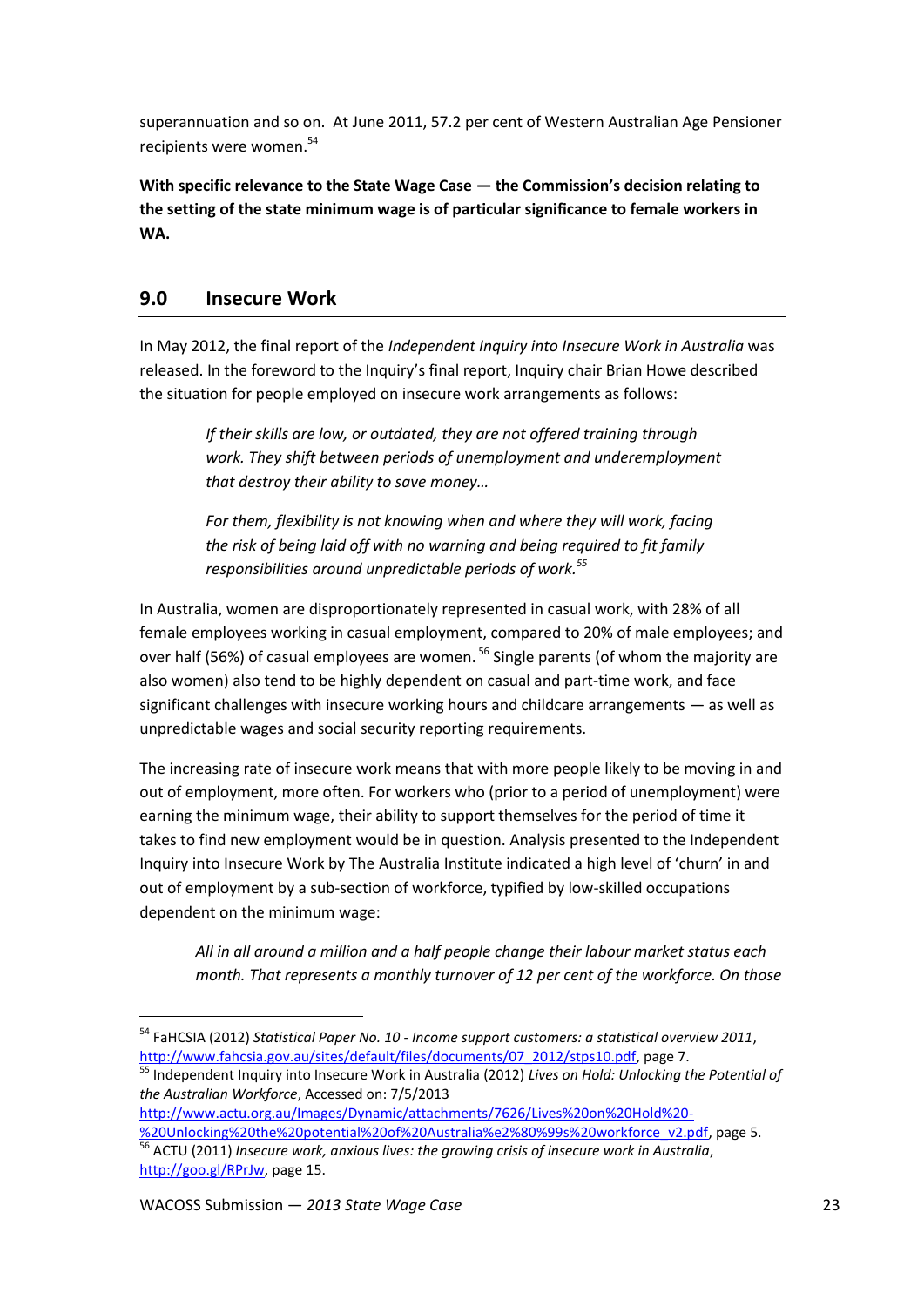*figures one might expect that over the course of a year every employee would have experienced a change in status, however, that is not the case. As at February 2010 nine million people, roughly 82 per cent of the workforce, had worked with the same employer (or business for the self-employed) for the previous 12 months.Moreover, the median worker has worked for the same employer for three to five years, which we take to be four years. Further we can assume that the duration to date is likely to be around half the total spell of employment which suggests most employees will spend an average of eight years with the same employer. This indicates that the burden of unsuitable employment is shouldered by one group more than other<sup>57</sup>s.*

The high level of churn within the population of workers reliant on the minimum wage means they lack financial resilience and are at high risk of experiencing financial crisis. This increases pressure on the welfare system, and increases stress for the newly-unemployed as they attempt to navigate their way through a plethora of criteria and requirements to be considered eligible to receive unemployment benefits.

**With specific relevance to the State Wage Case — it is important for the Commission to take into account the increasing rate of insecure work in Western Australia. By increasing the minimum wage, the resilience and self-sufficiency of low-paid workers would be improved, to the benefit of the national welfare system and the community more broadly.** 

## <span id="page-23-0"></span>**10.0 Youth**

1

The continued provisions for "junior rates" are an anachronism. It is the Council's view that the key determinant of the wage of someone under the age of 21 should be competence, rather than age.

There are a number of industries which have traditionally employed significant numbers of "junior" workers under the age of 21, including the child care, hospitality, retail and fast food industries. However, in recent years, the junior rates are tending to be used with less frequency for a range of reasons. For example, due to recent staff shortages in WA, it has become rare for hospitality staff under the age of 21 to be paid junior rates. This is because many organisations need to pay higher (although often still low) rates in order to attract and retain staff.

In the child care industry, from 1 January 2014, new national regulations will require all educators in centre-based and family day care services to hold (or be actively working towards), at a minimum, a Certificate III level education and care qualification. Given the new qualification (or competency) requirements which must be met by all child care staff, it is inequitable for a newly-qualified Certificate III holding 19 year old staff member to be paid less than a newly-qualified Certificate III holding 21 year old staff member.

<sup>57</sup> *Casual Labour- A stepping stone to something better or part of an underclass?* Submission to the Insecure Work Inquiry by David Richardson, The Australia Institute, (2012).